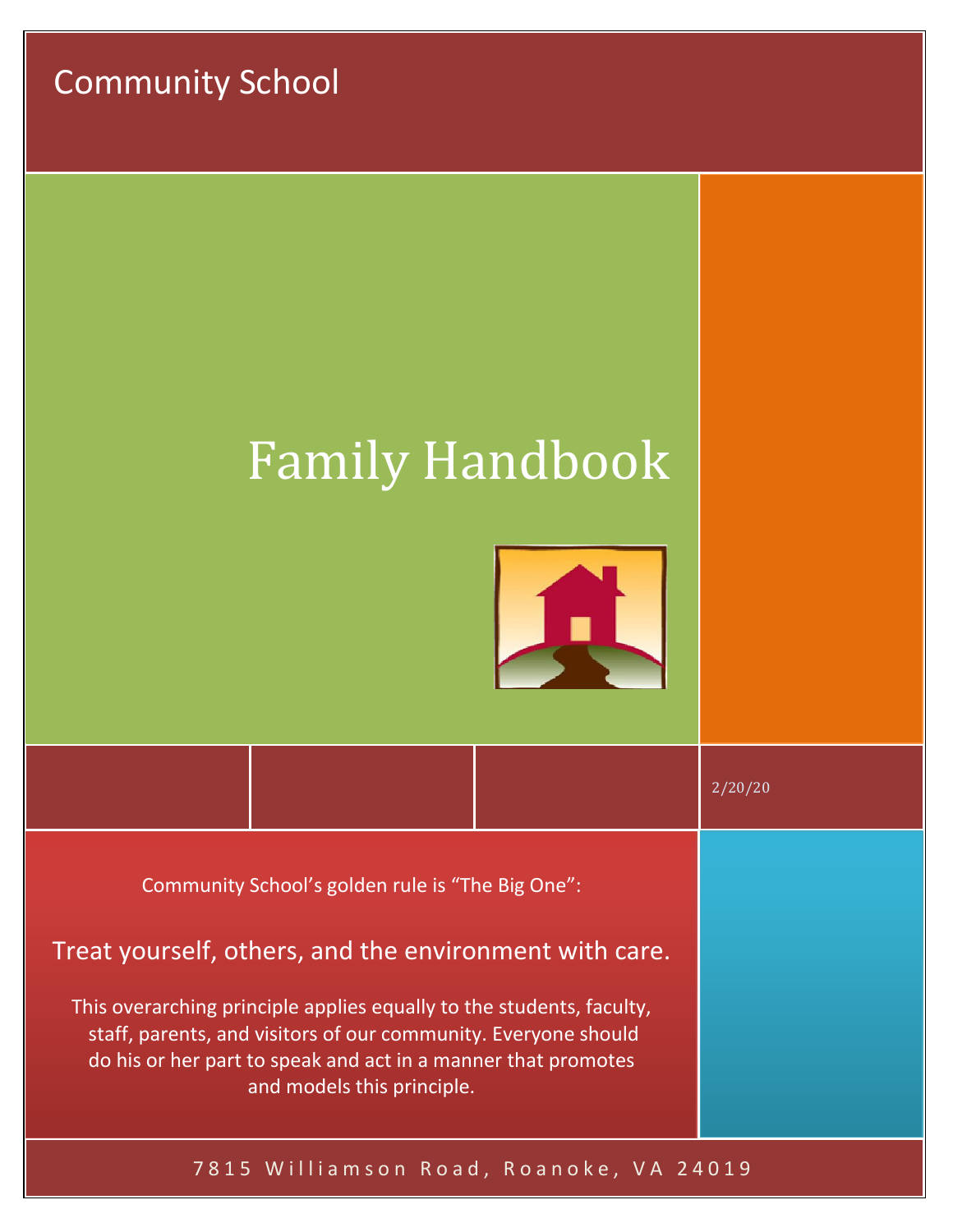## **Accidents and Injuries:**

- ❖ Serious accidents will be reported to parents immediately in accordance with the instructions on the Emergency Information Form and an accident/incident report will be completed.
- ❖ Less serious accidents, such as minor scrapes, insect stings, etc. will be treated with first aid by a staff member and reported to the parents at the end of the school day.
- ❖ There is a staff member on duty, at all times, who has certification in standard first aid.
- ❖ See the Administrative or Executive Director for more information.

## **After School Care (ASC):**

- ❖ Community School's licensed After School Care provides supervised play, activities, and snacks for students from 3:45 p.m. - 6:00 p.m.
- ❖ **There is a separate fee for this service, billed monthly.**
- ❖ **All** students at school after 3:45 p.m. will be charged for ASC unless they are participating in an extra-curricular club or activity.
- ❖ **Students should be picked up no later than 6:00 p.m.**
- ❖ If parents are unavoidably delayed, please telephone the school cell #540-400-1922.
- ❖ ASC is available for use as needed. Advance signup is not required.
- ❖ This service may be discontinued if payment falls two months in arrears or if a child's behavior in ASC is determined to be disruptive or dangerous.
- ❖ **A reminder for working parents: The cost of this childcare program may be tax deductible. Please consult your tax advisor.**

#### **Annual Fund and Gifts:**

Community School parents, teachers, administrative staff, trustees, alumni, grandparents, and many local corporations are asked to support our school with contributions to the **[Annual Fund Appeal](http://www.communityschool.net/give/)**. Along with the Strawberry Festival (see page 13), the **Annual Fund Appeal** is one of our most critical fundraisers and has a significant impact on the school budget.

**Annual Fund Appeal** participation from trustees and parents is important not only to our success as a private school, but also as a percentage to report when applying for grant and foundation funding. Even a token monetary gift translates into a significant statistic in terms of "percentage of involvement." A high participation percentage demonstrates to grantors that we believe in our school and support it whole-heartedly and this, in turn, encourages them to support us, too.

#### **Other ways to help Community School include:**

[Kroger Community Rewards program,](https://www.kroger.com/account/enrollCommunityRewardsNow/) [Box Tops for Education,](https://www.boxtops4education.com/) purchases made though [Amazon](http://smile.amazon.com/ch/23-7120875) Smile, classroom gifts, employer support and matching gifts, donations of equipment and supplies, etc.

[Learn more about ways to give on our website.](http://www.communityschool.net/ways-to-give/)

**For more details, please contact the Director of Development & Marketing.**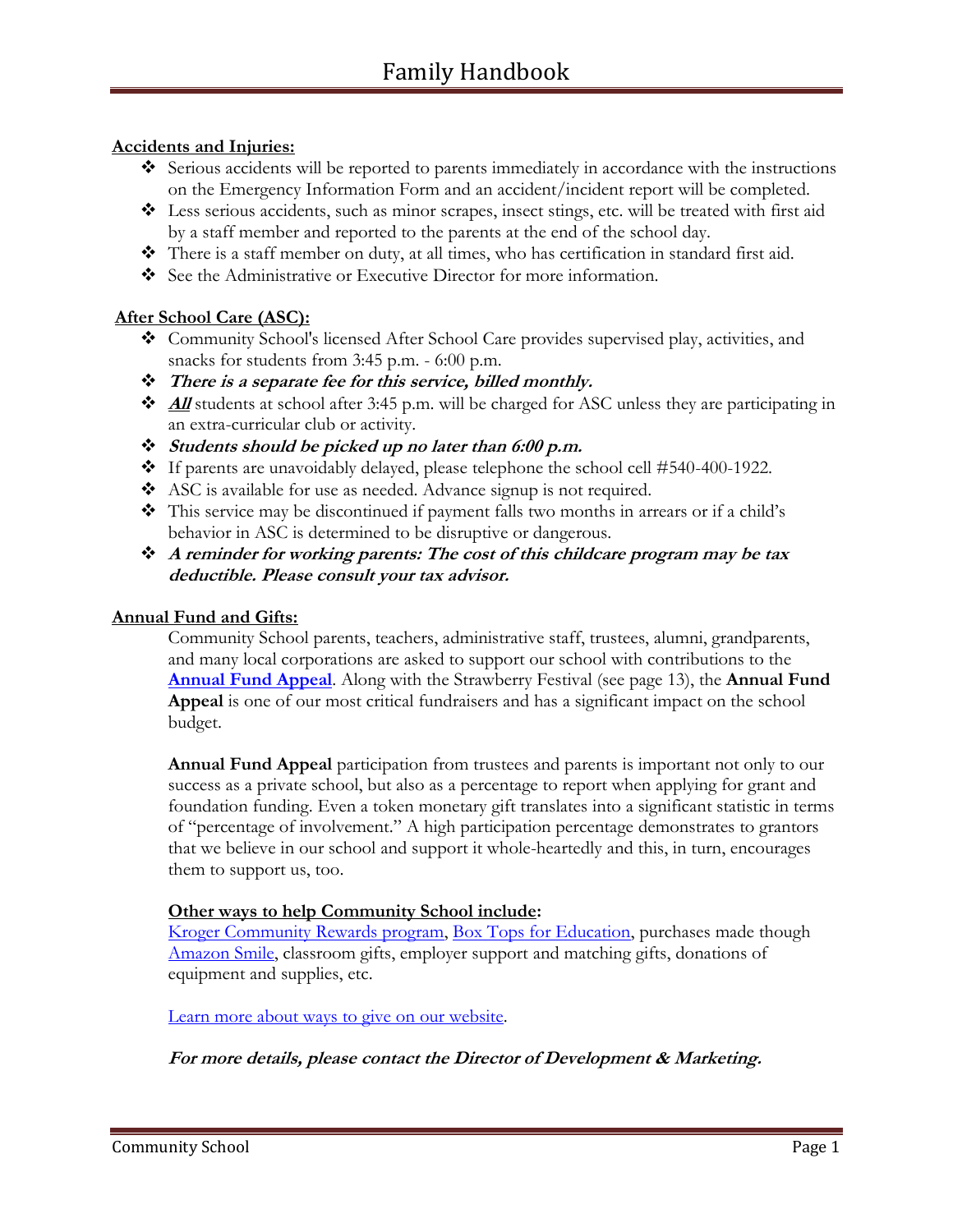# **Arts Festival:**

Held in May, Arts Festival is a school-wide collaboration of art, music, and drama based on the school-wide theme. See the school calendar for dates.

#### **Assessment:**

Assessment is an on-going, everyday process. Accordingly, tests are not the driving force at Community School. We do not consider them a consistently accurate measure of a student's ability. The middle school students will be exposed to more "testing" than will students in other classes, in conjunction with instruction on study skills. In order to ease the transition into more traditional high school programs, standardized tests will be given in the final year of middle school and scores will be available for placement considerations. See "Conferences and Progress Reports" for additional information.

## **Attendance:**

We encourage you to start the new school year with strong attendance habits for your child. Consistent, daily attendance is very important in the educational life of a child; if your child is not here, he/she will miss out on many important educational and social opportunities. Being absent or chronically tardy disrupts classrooms, creates family tension, and can produce anxiety in children.

- ❖ Students need to arrive to school on time each day. **School begins at 8:45 a.m.**
- ❖ If a student arrives at school after the 8:45 bell, his/her caregiver must walk the child to the main office and have a class admit slip completed by an office staff member. If the child is six years old or younger, the parent or guardian will need to accompany the child to the classroom. Caregivers of children seven years old or older (including middle school students) are required to visually monitor the child's entrance into the classroom. Without disrupting classroom activities, the student will need to give the class admit slip to the teacher.
- ❖ Attendance is taken every day and monitored by the classroom and enrichment teachers.
- $\triangle$  Excessive tardiness and/or absences may impact a student's placement in the upcoming school year or may force a child's withdrawal from Community School. **See "Tardy Policy" for additional information.**
- ❖ If a student needs to be picked up during the school day, please notify the teacher in advance. Caregivers are required to sign their child in and out of the main office whenever a child is leaving or arriving outside of scheduled school starting and dismissal times.

While we encourage families to spend time outside of Roanoke, and we require families to keep their children out of school if they are sick, we also recognize that actually being in school is the only way that children can benefit from the experiential education that we provide. Please attempt to plan your family trips during times when Community School is already closed. If that is not possible, please notify your child's classroom teacher as soon as you can. While teachers may send work home with your child, they will not be able to replicate everything that is covered in the classroom.

If a teacher feels that a student's chronic absences are infringing on the child's progress, a meeting will be called between the parents/caregivers, teacher, and director.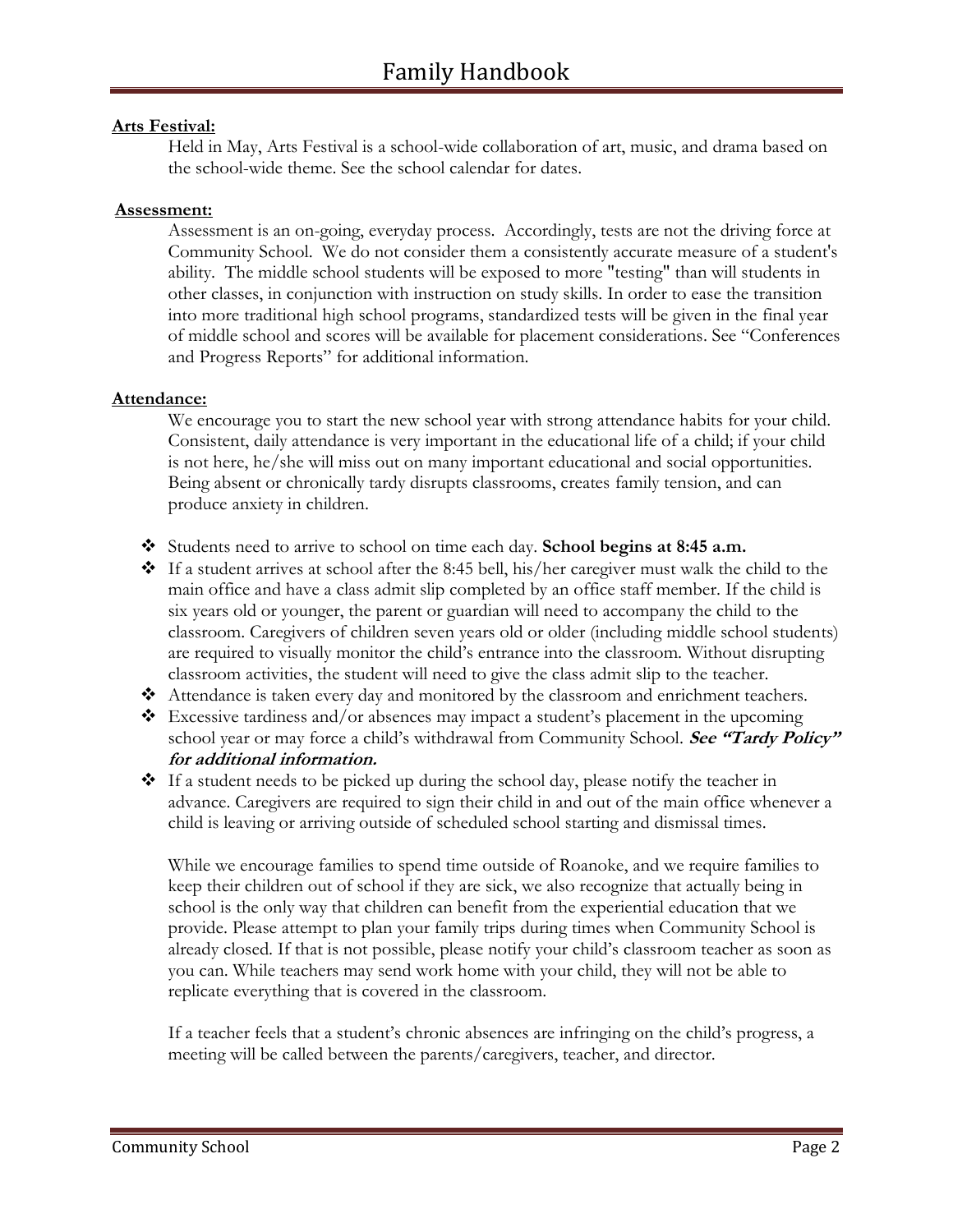#### **Before School Care (BSC):**

Before School Care is available from 7:00 - 8:15 a.m. and is held in room 101. Parents are required to walk their students to Before School. **Failure to do so may result in the loss of Before School Care privileges.** No staff will be on duty outside between 7:00 and 8:15 a.m., and children are not allowed to be outside prior to 8:15 a.m. BSC is available for use as needed. Advance signup is not required. **There is a separate fee for this service, billed monthly.**

#### **Big One:**

Community School's golden rule: **Treat yourself, others, and the environment with care.**

#### **Birthday Celebrations and Invitations:**

Birthdays are special times in a child's life. **Contact your child's teacher if you wish to**  *celebrate your child's birthday at school.* They can make suggestions about nutritious treats or fun activities to honor a child's birthday. Birthday party invitations will only be distributed at school if an entire class/level is invited. Otherwise, parents/caregivers should mail birthday party invitations to their guests.

#### **Board of Trustees:**

A Board of Trustees governs Community School. The members of the Board generally meet monthly with members of the administrative staff. Board meetings are open for anyone to attend. A *Board of Trustees* notebook is located in the office. It contains a list of meeting dates and times, meeting minutes, a Board member directory, etc. Meeting dates and times are also listed in the *Quick Notes* calendar.

#### **Bolivian Exchange Program**:

Since 1987, several students from Santa Cruz, Bolivia have come to Roanoke annually to live and attend school with our Community School families and students. They generally stay for six to eight weeks. In the spring, a group of our middle school students generally travels to Santa Cruz, Bolivia, for 4 weeks with our Spanish teacher to complete the cultural exchange.

#### **Bricks, Benches, and Boxwoods Campaign**:

Community School's Bricks, Benches, and Boxwoods (BB&B) campaign benefits our ongoing building and landscaping initiatives. Supporters can purchase an engraved brick, a Community School park bench with plaque, or a bush or tree for the campus. For more information, please contact our Director of Development and Marketing.

#### **Bus/Van Safety:**

**See Appendix II: Community School Bus Safety Requirements & Procedures**

#### **Celebration**:

An event held on the last day of school to "celebrate" the school year.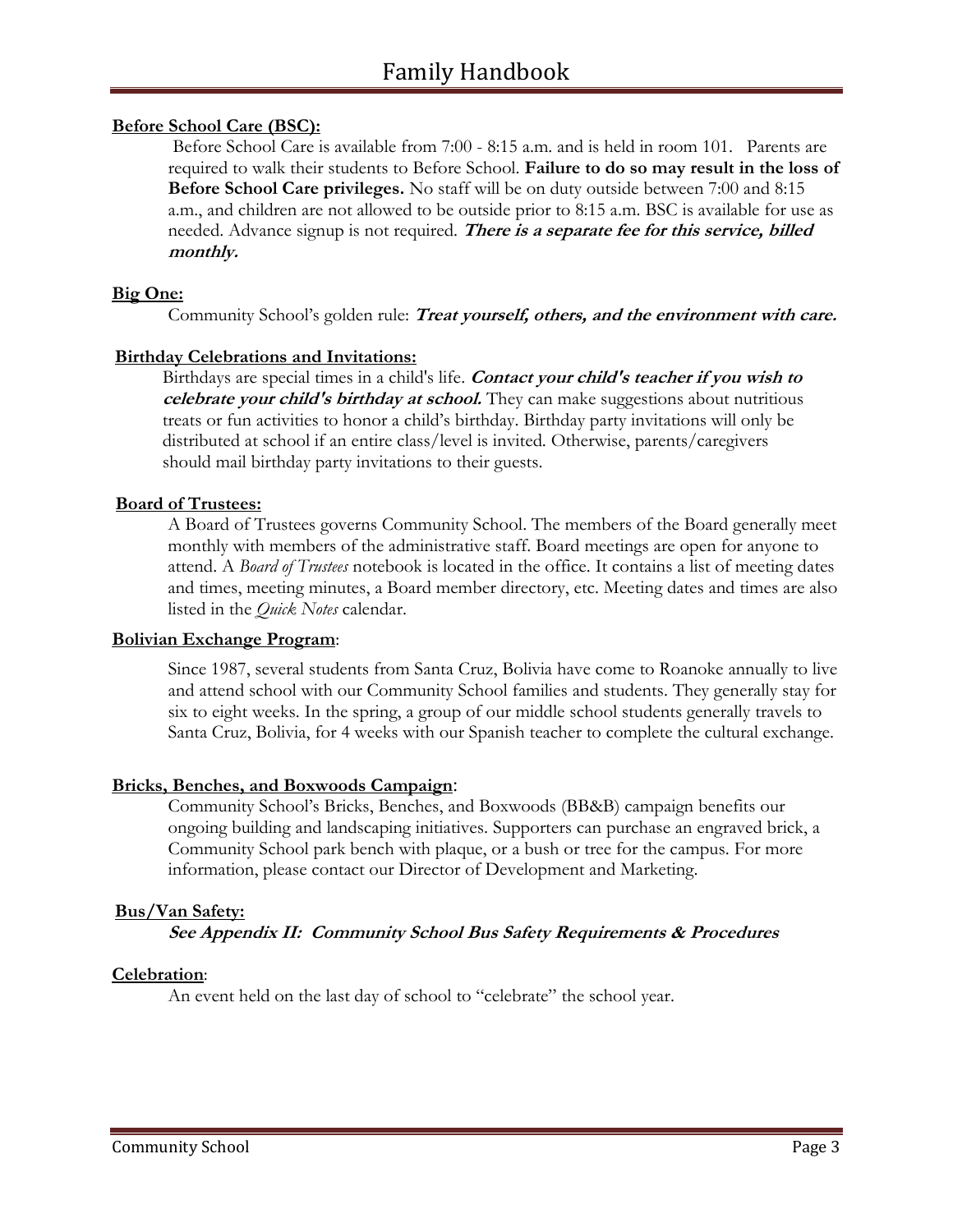## **Cell Phones:**

- ❖ Student must keep their cell phone OFF and in a backpack, pocket or purse during the school day, unless a teacher or administrator has given the student permission for its use.
- ❖ Cell phones may not be used to transfer or record the voice of anyone but the user. Images may also not be transferred or recorded.
- $\bullet$  Communication from parents to the school (i.e. change in pick-up or schedule) should be sent to a Community School email address or phoned in to the main office.
- ❖ Students should not use their phones *without permission from a teacher* to text or email parents.

Community School and its employees shall not be financially or legally responsible for lost, stolen or damaged phones. Community School shall not be responsible for the illegal or improper use of cell phones if parents choose to have their child possess a cell phone at school. **The responsibility for cell phone possession at school rests entirely with the parent/guardian and the student.** Violations of these rules may result in loss of the cell phone until a parent can pick it up, loss of privilege to have a cell phone at school and/or a more severe consequence (refer to Discipline Policy in the Family Handbook). Illegal use of a cell phone may be referred to law enforcement.

#### **Child Abuse and Neglect:**

Teachers and persons associated with or employed by any private organization responsible for the care, custody, and control of children are required by law to report suspected child abuse and neglect.

#### **Class Name Skits**:

Every class secretly creates a "class name" based on the school-wide theme. Name skits are created to reveal class names and are presented during the beginning of the school year. Parents are invited to attend. See school calendar for dates.

# **Class Placement/Looping:**

Community School uses multi-age groupings instead of grade levels. It takes time for teachers and students to develop meaningful relationships. When a child is in the same teacher's class for two or three years, the teacher has more of an opportunity to determine what "works" for that child and to foster the best learning situation. We refer to this as "looping." Class placement is based on the social, emotional, physical, and academic needs of the individual student and on benefits of group composition within each class.

#### **Competition:**

Competition can cause anxiety, selfishness, self-doubt, and poor communication. We do not encourage any kind of competition among students that leads one student to compare grades, grade levels, or test scores with those of another.

We want students to gain confidence by progressing academically, and we strive for each student to be challenged. We generally do not assign letter grades to a student's work unless they will receive high school credit for the work at another school requiring grades.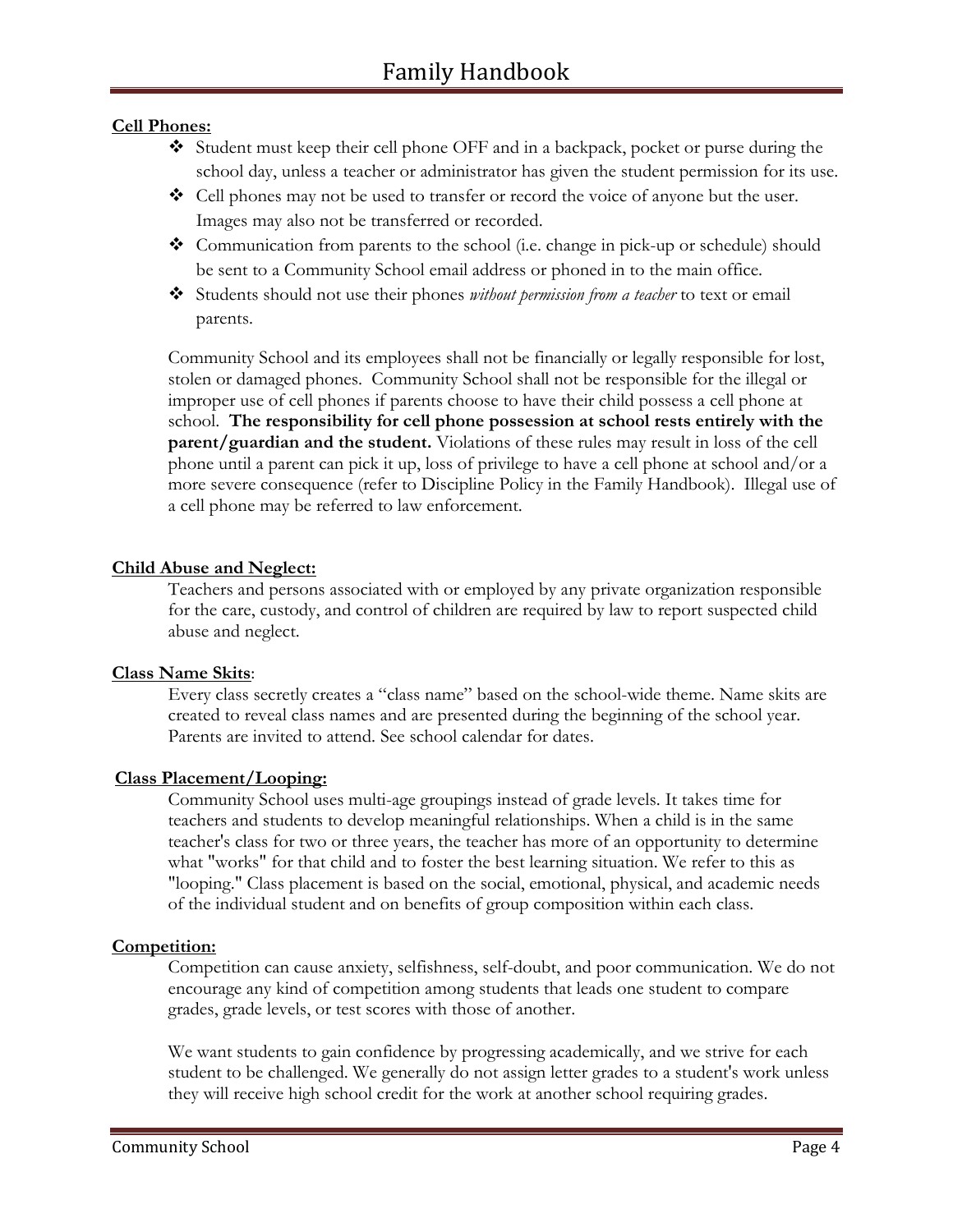Community School emphasizes noncompetitive/cooperative games and activities that require teamwork and develop a feeling of camaraderie.

## **Communication:**

- ❖ If parents or students have questions or concerns about experiences at Community School, we want to know as soon as possible. Questions and concerns regarding the classroom should be shared with your child's teacher. Other questions should be directed as follows:
	- Tuition payments, billing, and account information: Business Manager
	- Donations, fundraising events and activities, and marketing: Director of Development & Marketing
	- Student records, enrollment, financial aid, and tuition contracts: Director of Admissions
	- Facilities, Before and After School programs, financial aid, and licensing: Administrative Director
	- General curriculum and school policies and employment: Executive Director
- ❖ **Quick Notes:** Community School's newsletter, **Quick Notes,** is sent to the friends and families of Community School, via e-mail, every Tuesday. It can also be found on our website. Calendar reminders and announcements are included. Read **Quick Notes (QN)**  regularly in order to be fully informed about activities at the school.
- ❖ **FYI's and Classroom Facebook Pages:** In order to update families on information relating to the classroom, teachers either regularly send home an FYI (For Your Information) newsletter, or they have created a classroom Facebook page that is updated regularly. See your child's teacher for more information about his/her method of communication.
- ❖ Our website is [www.communityschool.net.](http://www.communityschool.net/) It is filled with school related information: QN, school calendar, news and events, e-mail addresses for all staff members, student and parent resources pages, school closing/delays, etc.

#### **Computer Use:**

At Community School, students have access to many valuable instructional technology tools. Middle school students and parents are required to read, sign and return the "Student's Rights & Responsibilities for Using Computers & Internet" form that is disseminated at the beginning of each school year.

#### **Conferences & Progress Reports:**

Mandatory parent/student/teacher conferences are scheduled four times a year to identify progress and set new goals. **Students are expected to attend these conferences** in order for them to indicate how they feel about their work and to help them focus on their individual strengths and on areas that need more attention. If additional conferences with a teacher or with the Director are desired, the parent, student, or teacher may request one at any time. A comprehensive written profile is sent home to the parent(s) at the end of each academic year. A copy of this profile becomes a part of the student's permanent file.

#### **Discipline:**

A primary goal of Community School is for all students to develop a caring attitude toward others and the world, to develop a sense of responsibility, and to learn self-discipline and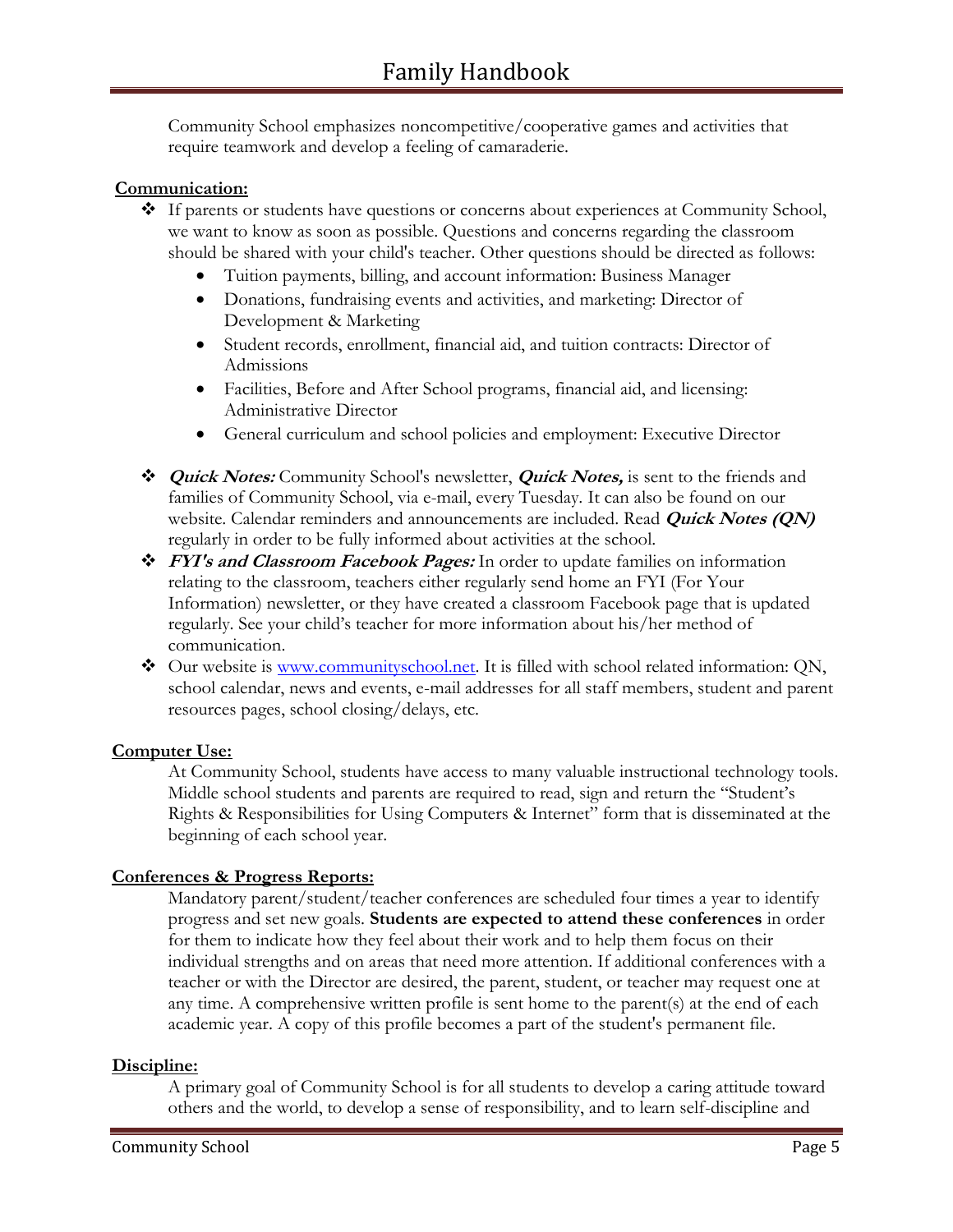effective decision-making. To assist students in their choices, we have one rule, known as **"The Big One,"** which serves as a guiding principle:

*Treat yourself, others, and the environment with care.*

Teachers and students discuss this principle throughout the year, and we appreciate support from parents at home in reinforcing the same caring attitude. Problems that do occur will be handled with guidance techniques that help students maintain self-respect and inner control. Setting limits, helping students understand the reasons for them, and using sincere praise as a reward for making good choices are the primary guidance techniques used. We expect students to understand that lying, cheating, and stealing are not acceptable. Engaging in behaviors that could or do harm another student, physically or emotionally, are not acceptable. Damaging or mistreating the property of others or the school is another example of behavior that is clearly in conflict with "The Big One." Students and/or parents are responsible for replacing damaged or lost school property. A student's opinions and ideas will be encouraged in carrying out "The Big One" and in establishing consequences. Our goal is for discipline to be fair and consistent. **See Appendix I: Discipline Policy**

#### **Dress Code:**

- ❖ Students should dress in comfortable and appropriate clothes for an active school day.
- ❖ Sturdy shoes are needed for running and playing.
- ❖ Students should not wear clothing that is distracting, as deemed by the classroom teacher, to themselves or other students.
- ❖ Students will be outdoors in all seasons, except in extreme weather conditions. Our general guideline is to go outside for play whenever the temperature is deemed acceptable by the teaching faculty and administration.
- ❖ Students will go outside in light drizzle or snow and should dress accordingly.

# **Drop Off and Pickup:**

- ❖ School begins at 8:45 a.m. Students may begin to arrive at 8:15 a.m. If a staff member is not present on the playground or driveway, **do not** drop your child off.
- $\div$  School ends at 3:10 p.m.
- ❖ Drivers should be in line to drop off and pickup students at the end of the driveway close to school. Staff members will assist students to and from their vehicles.
- ❖ If you need to rearrange items in your car, talk with another parent, remove or add car seats, or simply wish to park and pick up your child, please use the parking area to the left of the driveway. Blocking traffic flow or blocking the fire lane is strictly prohibited. Please walk along the edge of the parking lot, not through the middle of the lot, during drop off and pickup times. If you have younger children, please hold their hands in the parking lot.
- ❖ Cell phone usage (including hands-free models) is prohibited in the drop-off /pick-up line.

# **ALWAYS DRIVE SLOWLY AND WATCH OUT FOR CHILDREN!**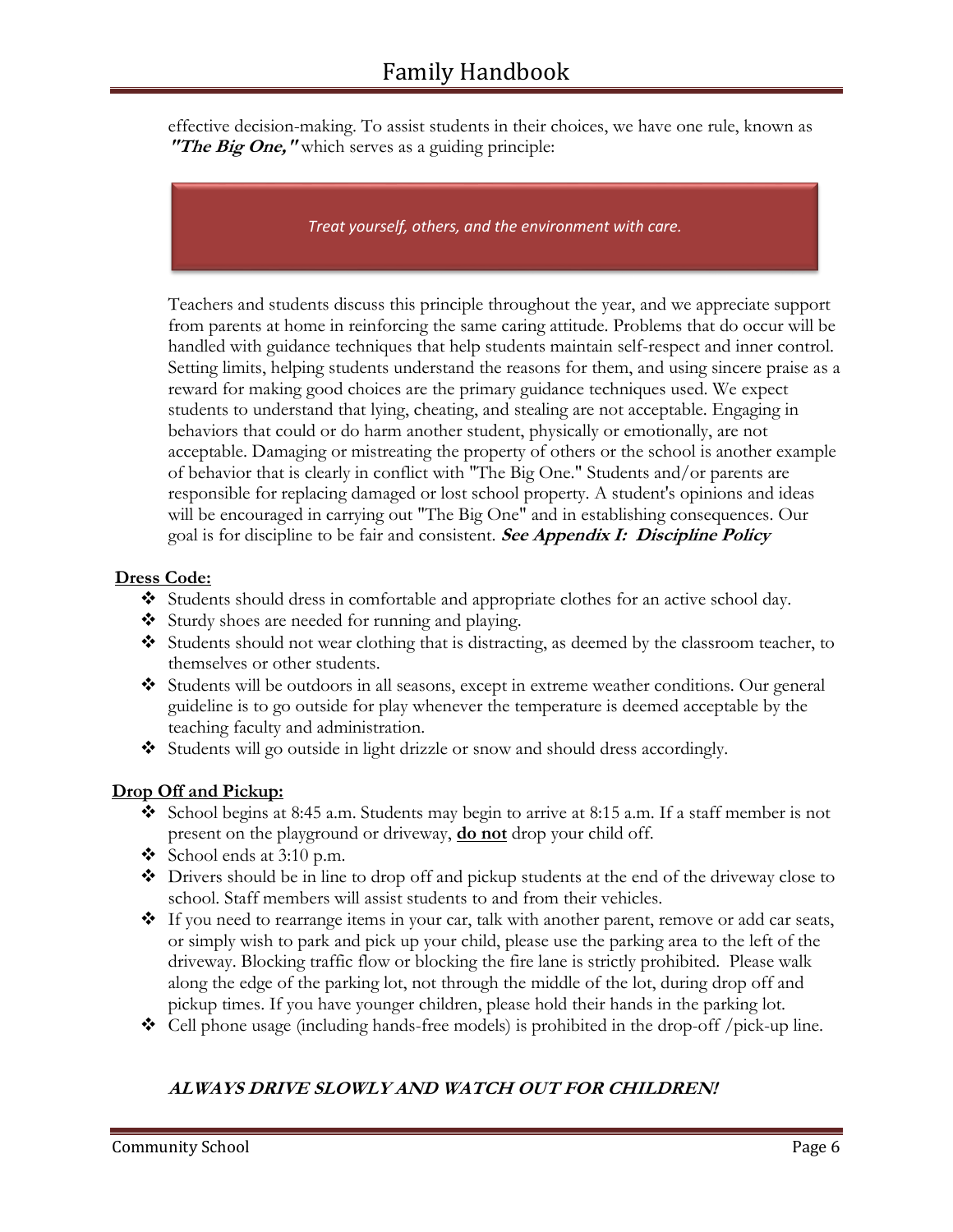*If there is a change in who is picking up your child, you must notify the office in advance. We will not release your child unless we have heard directly from a parent. Proper identification will be required of the person picking up your child.*

#### **Electronic Devices:**

Community School does not allow personal electronic devices at school without the permission of the teacher. These items distract students and teachers and can be damaged or lost.

## **Emergency and Evacuation Plans and Policies:**

CS has emergency and evacuation plans and policies to ensure the safety of students and staff. CS staff members are updated with procedures to ensure everyone's safety. Contact the Administrative Director for more information.

## **Enrichment Classes/Specials:**

Foreign language, art, music, drama, mindfulness and technology classes. ("specialists or enrichment teachers"  $=$  instructors of those subjects)

## **Enrollment:**

A student's enrollment in Community School can be terminated at the discretion of the Administrative or Executive Director. Reasons can include, but are not limited to: failure to comply with the tuition contract, student misconduct, or parent misconduct.

# **FYI's:**

Teachers may choose to use FYI's ("For Your Information" paper newsletters) as their form of regular communication with parents about events, activities, and information about the classroom. Many teachers are now using classroom Facebook pages instead.

#### **Fall Festival**:

Fall Festival is a time-honored outdoor tradition that all students participate in during late September or early October. It allows teaching faculty to get to know their students, and it allows students to engage in educational, team-building and problem-solving activities. See school calendar for dates.

# **FERPA:**

Please see addendum VI for the notification of parent and student rights under The Family Educational Rights and Privacy Act. For the purposes of FERPA, Community School understands school officials and a legitimate educational interest to include the teachers, educational aides, therapists and counselors who work with the student, as well as the administrative staff. School officials may also include the school's attorneys and members of the executive committee of the Community School Board of Trustees.

Community School creates and distributes an annual Family Address List to the families of enrolled students. This directory includes the names of parents and enrolled students,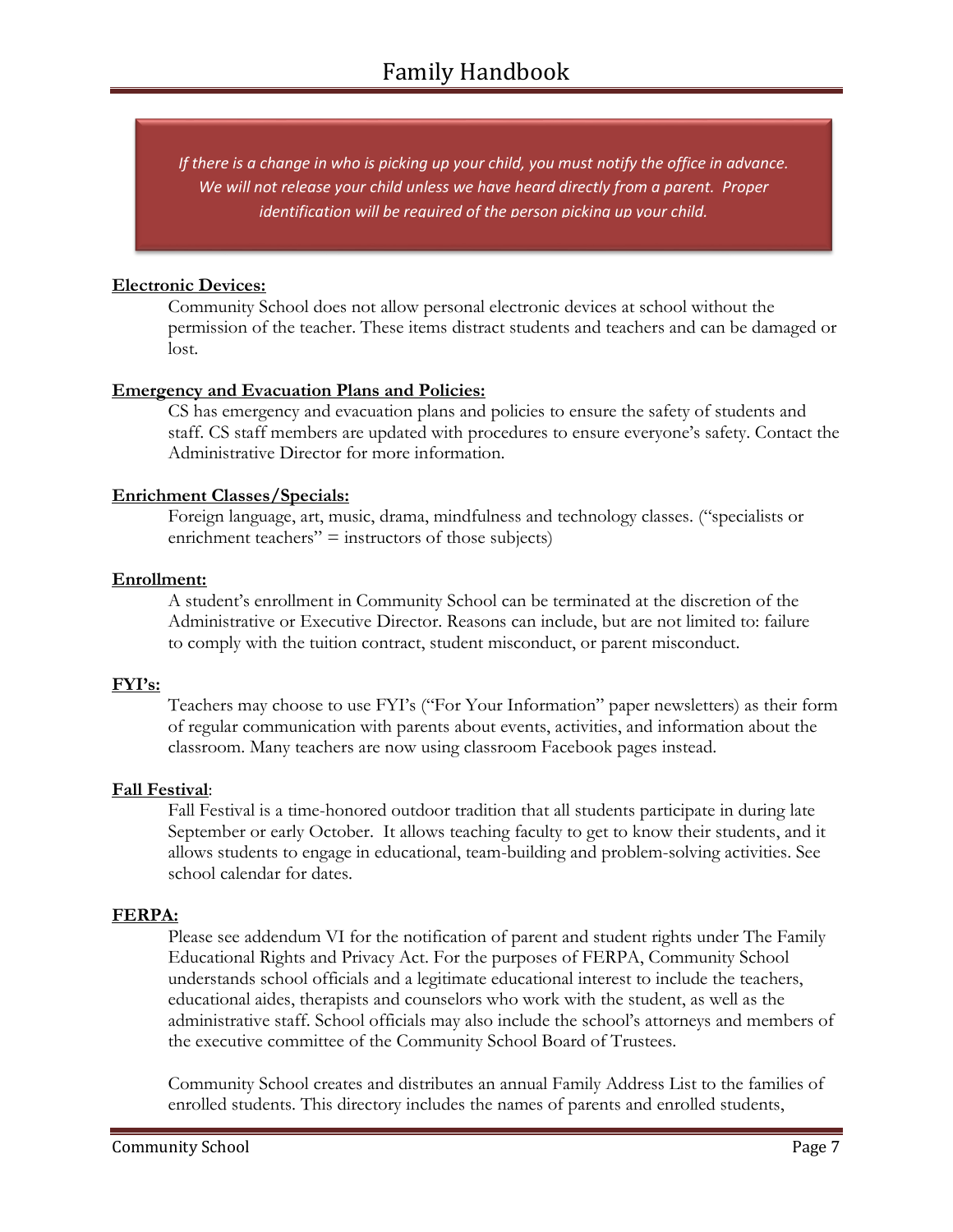mailing addresses, and family contact phone numbers. If your family does not wish to be included in this annual directory, please notify the admissions director in writing before September 1 of the current school year.

# **Field Trips:**

- ❖ Parents sign a "**Field Trip Permission Form**" as part of the Emergency Information Form at the beginning of each school year. Most classes take routine trips to the library, museums, and areas around town.
- ❖ Parents agree to pick up their child, at the field trip site, if it is deemed necessary by the school's staff due to student misconduct while on the field trip.
- ❖ Teachers will keep parents informed about special trips via classroom *F.Y.I.'s*, Facebook pages, and/or *Quick Notes.* Teachers often need parents to drive on field trips.
- $\bullet$  Taking a group of students on a field trip requires that the teacher(s) and parent drivers accept an extra burden of responsibility for the students' safety.
- ❖ **Parent drivers must provide the school with proof of automobile insurance and a valid driver's license.**
- ❖ **Seat belts must be worn and securely fastened at all times.**
- ❖ **Students seven (7) years and under MUST ride in a booster car seat.**

## **Financial Aid:**

Community School offers need-based financial aid and uses the services provided by School and Student Service for Financial Aid, also referred to as SSS. Details about our financial program are available on the school website. Contact the Administrative Director or Director of Admissions for more information.

#### **Food Guidelines:**

- ❖ "Fruit Break" (Snack) and Lunch: Students have two opportunities to eat daily, during fruit break (snack) and lunch. We want students to develop good eating habits. Students should bring a healthy snack such as fresh fruit or vegetables, crackers, yogurt, unsweetened cereal, cheese, etc. Students will be asked to save chips and cookies for part of their lunch.
	- Lunchboxes and containers should be labeled with the student's name.
	- Students are not allowed to share food.
	- All unused portions shall be discarded or returned home at the end of the day.
	- Food should be ready to eat. Teachers cannot cook or heat lunches.
	- If a student forgets to bring lunch, the teacher will provide something from the school kitchen
- ❖ Candy and soft drinks are not to be brought to school.

#### **Friday Groups:**

Friday Groups are hands-on, exploratory electives for middle school students. These classes usually extend all day, each Friday, for five- to eight-week sessions. This allows time for field trips, guest speakers, internships, community service projects, and productions.

#### **Fruit Break:**

A morning break that allows students to have a healthy snack and play outside from 10:00-10:30 (Preschool and Elementary) and 10:55-11:10 (Middle School).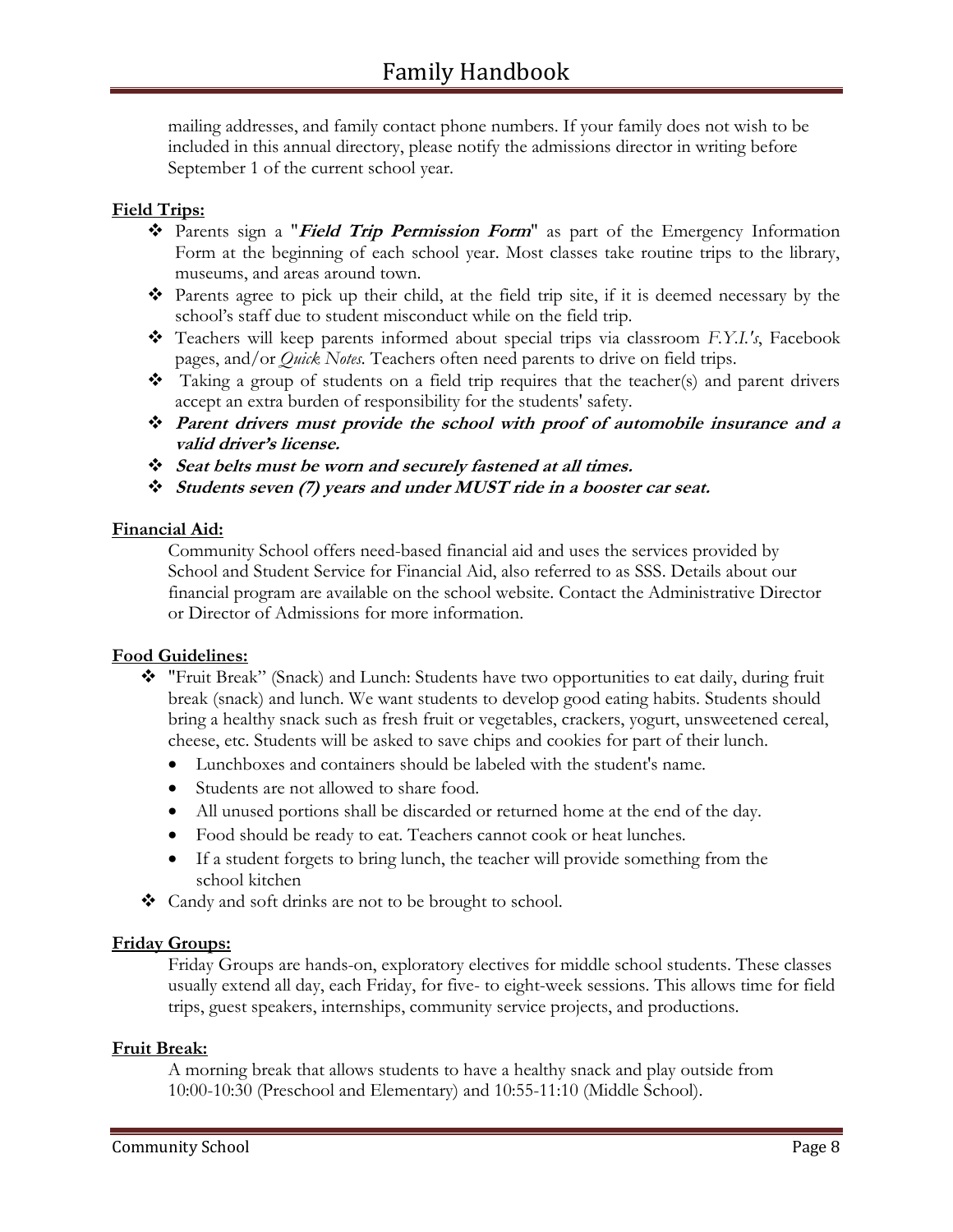## **Gatherings:**

Community School's version of "Back to School Night." This is a parent-only event. Childcare is not provided. See school calendar for dates.

## **Grandparents & Special Friends**:

We invite grandparents and/or special friends to visit with us and celebrate our students' success. See our school calendar for information on specific events.

# **HIV, AIDS, & Other Disabilities:**

We are happy to accept students who have tested positive for HIV, who have AIDS, and/or who have other disabilities as long as we think we can provide for their needs as well as for the other students in their class. The school vigorously implements universal precautions.

#### **Homework:**

Homework can be an important part of children's learning time management skills and responsibility for their own work. Developmentally-appropriate homework will be assigned as determined by the classroom teachers. It is expected that homework will be completed in the time allotted in order for it to be beneficial. It is not intended that homework be a source of anxiety, frustration, or stress within the family. If questions arise about homework, students may want to call a classmate or check with their teacher the next morning.

#### **Illness:**

- ❖ If a student is absent due to illness, please notify the office first thing in the morning.
- ❖ If a student becomes ill while at school, we will notify the parent, guardian, or emergency contact person.
- ❖ Parents should make arrangements to pick up their child as soon as possible.
- ❖ **If you are not sure whether your child should attend school, please refer to Appendix III: Recommendations Regarding Illness.**

#### **Immunization Policy:**

Community School follows state law requiring documentation of full immunization or a medical or notarized religious exemption form for every student annually In the event of a local outbreak of a communicable illness for which parents have chosen to exempt their children from immunization, Community School may require those students to remain out of school until all danger of transmission has passed, even if that requires an extended absence from school. In those circumstances, parents are responsible for providing alternative care for their children, and there will be no reduction in the tuition owed to Community School for the required absence.

#### **Interdisciplinary Learning**:

Interdisciplinary learning is an approach that consciously applies methodology and language from more than one discipline to examine a central theme, issue, problem, or topic. This approach addresses social, emotional, physical, and cognitive goals. Issues and topics that are meaningful to the teachers and the students are important. Students need to be able to make sense of what they are learning and to connect the experiences in ways that lead to conceptual and life-long understanding.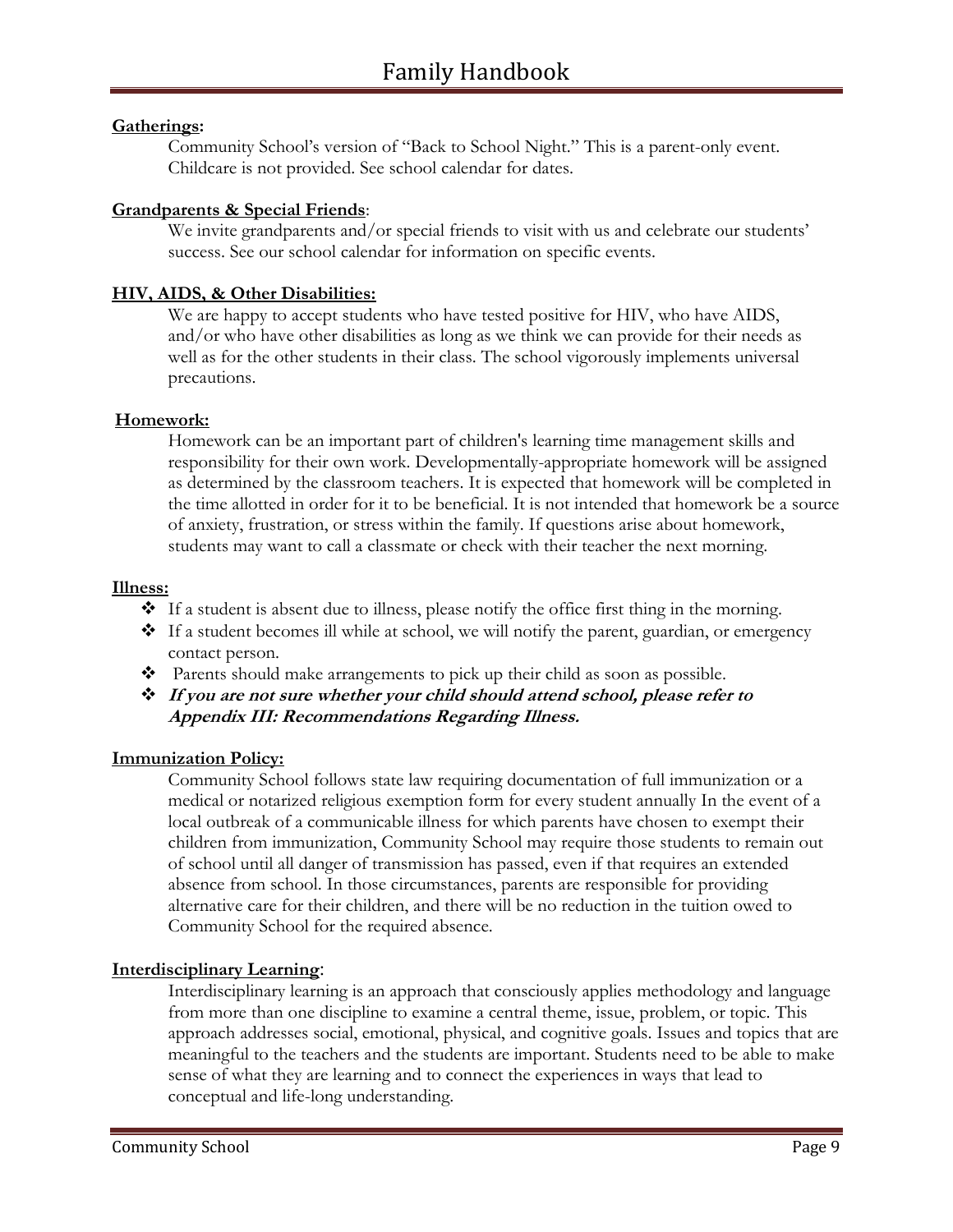## **Local Hero Award**:

An individual award presented to a person or organization in the greater Roanoke area nominated for their humanitarian efforts. This special award program is presented by members of our middle school. Each recipient receives an art piece especially created by Community School students. The award is presented on the first Thursday of February.

#### **Looping/Class Placement:**

Community School uses multi-age groupings instead of grade levels. It takes time for teachers and students to develop meaningful relationships. When a child is in the same teacher's class for two or three years, the teacher has a better opportunity to determine what "works" for that child and to foster the best learning environment. We refer to this as "looping." Class placement is based on the social, emotional, physical, and academic needs of the individual student and on the benefits of group composition within each class.

#### **Lost and Found:**

- $\triangle$  Lost and found items are put in the big plastic storage closet beside the main office.
- ❖ Unclaimed items left at the end of December and June are laundered and donated to a charitable organization.

#### **Lunch Time:**

12:15 pm – 12:45 p.m. for preschool and elementary classes 12:05 pm – 12:25 p.m. for middle school classes Parents are welcome to join their child for lunch.

#### **Medication Policy:**

Medication cannot be disseminated or administered by Community School teachers or administrators. Students **may not** bring, consume, or share prescription or over-the-counter medications while on school property. The only allowable exceptions:

- Middle school teachers may receive verbal or written permission to administer over-thecounter pain relievers to middle school students in accordance to package directions.
- Parents must complete a medical authorization form authorizing their child to selfadminister a rescue inhaler for asthma or insulin treatment for diabetes.
- Community School has trained staff to administer an emergency injection of epinephrine using an auto-injector device (EpiPen) and/or apply prescription topical ointment or cream.

#### **Milk:**

Parents may order milk (2%, skim, or chocolate) for their child. It is delivered daily at lunchtime. Call the office for more information.

#### **Mission Statement**:

Please read the Mission and Philosophy statement on our website through the link on the homepage at [http://www.communityschool.net/.](http://www.communityschool.net/)

#### **Peaceable School**:

Community School is committed to guiding students to become responsible for their own behavior and to transform conflicts into solutions in a peaceful manner.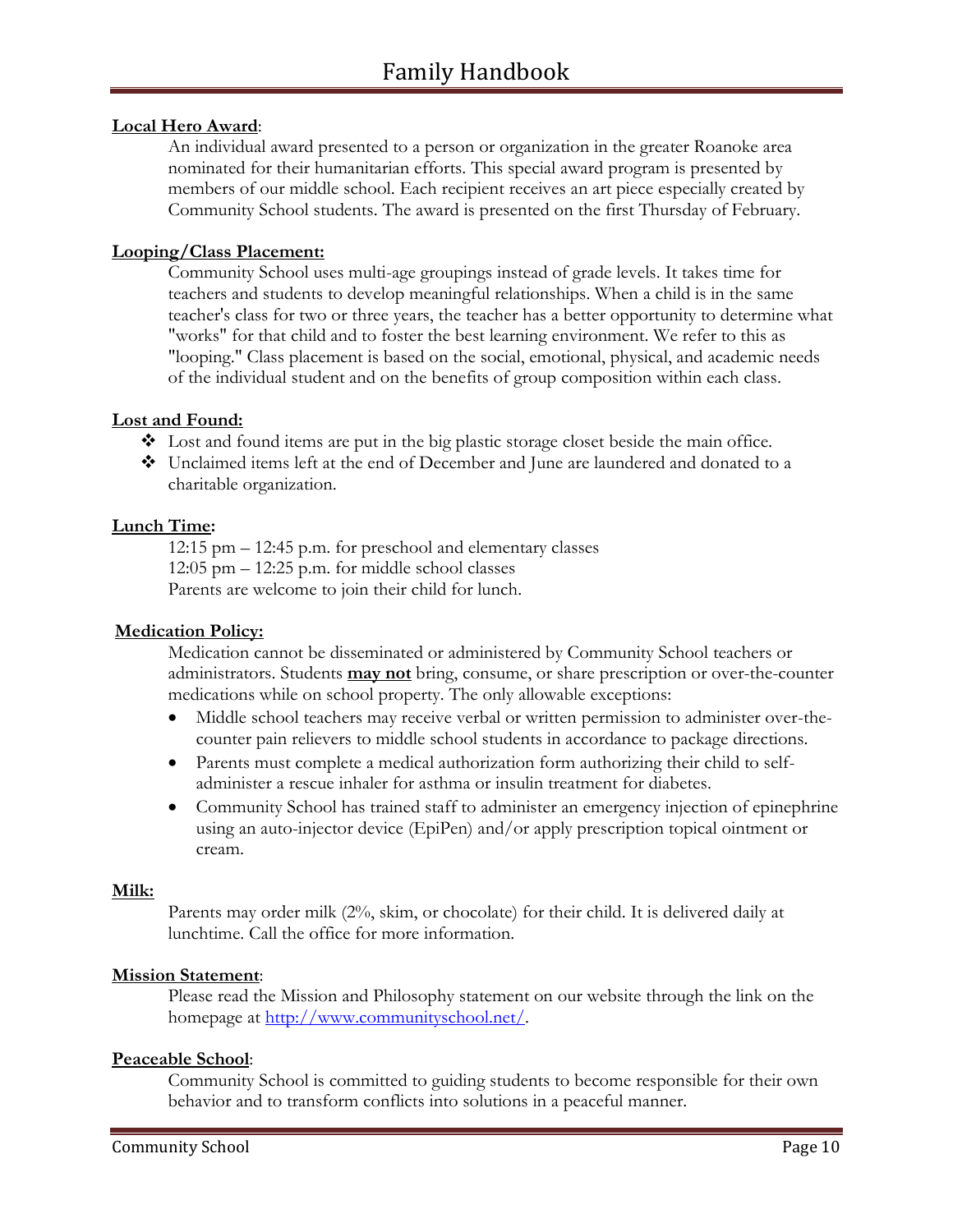# **Pets:**

- ❖ Animals and pets are fascinating to children. We request that you contact your child's teacher **in advance** if you want to make arrangements for any pet visits.
- ❖ Pets must be properly restrained (leashed or caged when appropriate) while on campus.
- ❖ Notify your child's teacher if your child is allergic to a particular animal.
- ❖ Classes may elect to have a classroom pet with teacher approval.
- ❖ Community School students are not allowed to touch any dead or wild animal.

# **Pizza Day**:

A special lunch program served on specified Wednesdays each month. Students and parents may order pizza (cheese or pepperoni) at \$1 per slice. Orders may be made in advance or on the specified day.

# **Portfolios:**

Portfolios are collections of each student's work and have been used throughout the history of Community School. Samples of work reflect core subjects and/or related interests. Portfolios are shared with parents on conference days.

# **Re-Enrollment:**

Re-enrollment forms are sent out in the spring for the upcoming school year. A \$200 non-refundable deposit is required. This deposit is credited toward tuition.

# **Referral Credit:**

Community School families are eligible for a \$250 tuition credit for referring a new student who enrolls full time at CS. To qualify for the credit, you must submit a completed referral form or e-mail the referral to the Director of Admissions **before** the family has submitted an admissions application. If multiple current families refer the same student, the \$250 credit is divided evenly between the referring families. The credit will show up on your account in the semester that the new student enrolls.

Referral credits are not given for siblings of current students or for talking to prospective parents who are visiting CS if you did not previously refer those parents. That includes talking to prospective parents while you are a substitute teacher, volunteering at CS, or just hanging out on campus. Please note: Your referral will remain active for only two years. After that time, you will need to resubmit the form. Referral forms are available in the main office, on the website, and from the Director of Admissions.

# **Room Parent**:

Room parents are parents or caregivers who assist the classroom teacher or school by coordinating special activities, programs, or services.

# **Safety and Injury Prevention:**

- ❖ Community School is committed to the safety of all students.
- ❖ When students are outside, they are under the supervision of school staff.
- ❖ Several staff members are trained and certified in standard first aid and CPR.
- ❖ To prevent injuries, the school grounds are inspected on a regular basis. Specific attention is given to the condition of the playground equipment and surface around them.
- ❖ We review the accident log and accident forms to locate where recurring injuries take place.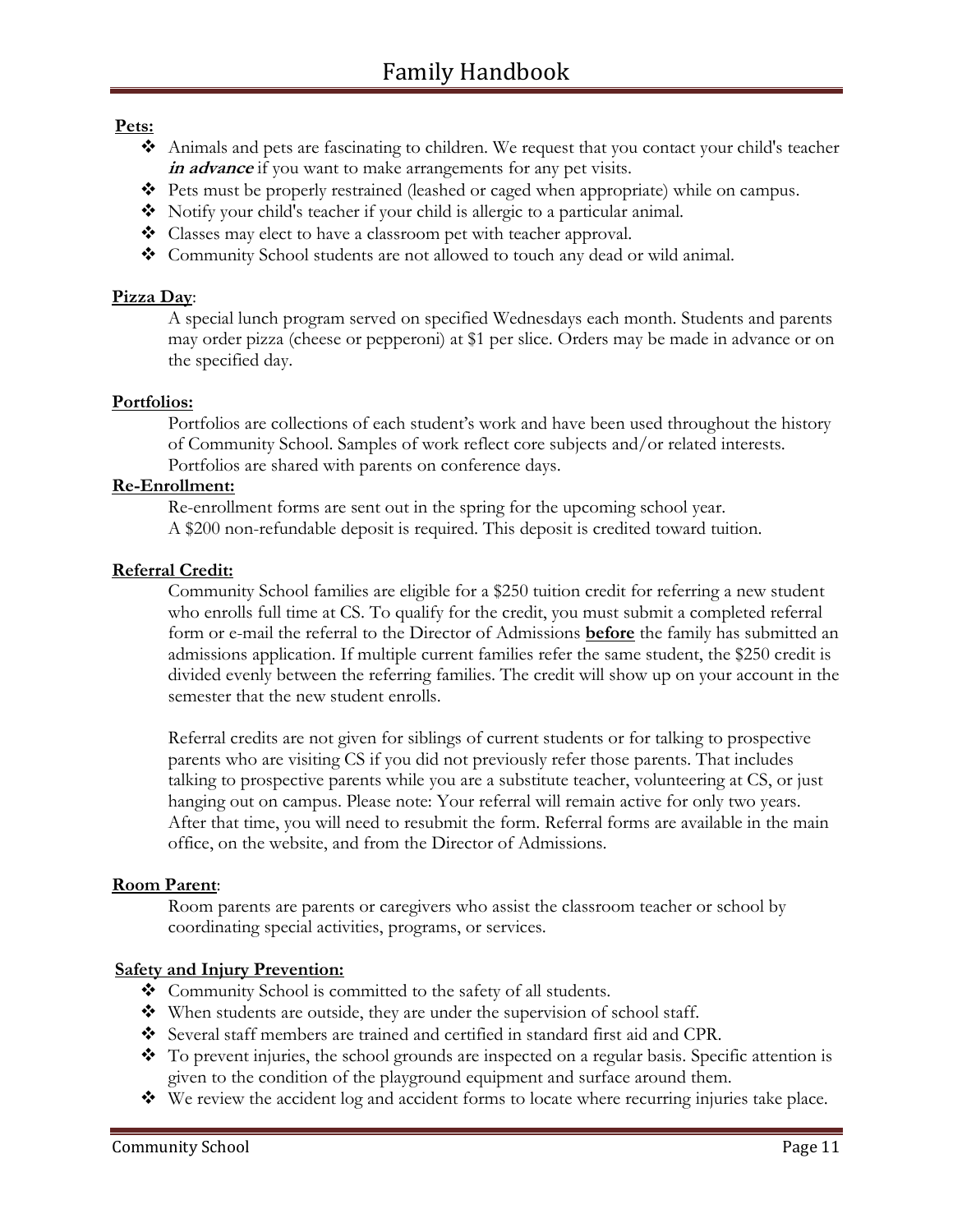Community School will make any changes and improvements deemed necessary to ensure the safety of all students.

#### **School Hours:**

| 7:00 a.m. - 8:15 a.m. Before School Care               |
|--------------------------------------------------------|
| 8:15 a.m. - 8:45 a.m. Morning Drop Off                 |
| 8:45 a.m. $-3:10$ p.m. School Day                      |
| 8:45 a.m. - 1:00 p.m. Partial Day Option for Preschool |
| 3:10 p.m. - 3:45 p.m. Dismissal                        |
| 3:45 p.m. - 6:00 p.m. After School Care                |
|                                                        |

\*OFFICE HOURS: 8:00 a.m. – 3:30 p.m.

#### **Sexual Harassment**:

No form of sexual harassment will be tolerated at Community School.

#### **Specials/Enrichment**:

Foreign language, art, music, drama, mindfulness and technology classes ("specialists or enrichment teachers"  $=$  instructors of those subjects)

#### **Staff Appreciation Day:**

A day dedicated to "thank" the Community School staff, coordinated by room parents.

#### **Strawberry Festival:**

Our **Annual Community School Strawberry Festival** is held on the first Friday and Saturday weekend in May, at Elmwood Park in downtown Roanoke. This is a parent-driven event coordinated with the school staff. The **Strawberry Festival** is our **major** annual fundraising event. We do this in place of smaller ongoing fundraisers such as selling wrapping paper, raffle tickets, chocolates etc. Staff and parents contribute time on behalf of our students. Our volunteers include parents, students, staff, board members, grandparents, alumni, friends of Community School, and more. **Strawberry Festival** requires an enormous number of volunteer hours.

Would you like to co-chair one of the many individual committees that make-up the festival?

Would you like to serve on a committee?

| Vendors      | Sponsorship    | Publicity                | <b>Baking Days</b> |
|--------------|----------------|--------------------------|--------------------|
| Large Orders | Berry Cleaning | Set-Up/Take Down         |                    |
| Drink Booth  | Tickets        | Food Booth               |                    |
| Kid's Games  | Entertainment  | Chocolate Dipped Berries |                    |

Contact the Director of Development and Marketing or the Administrative Director for more information.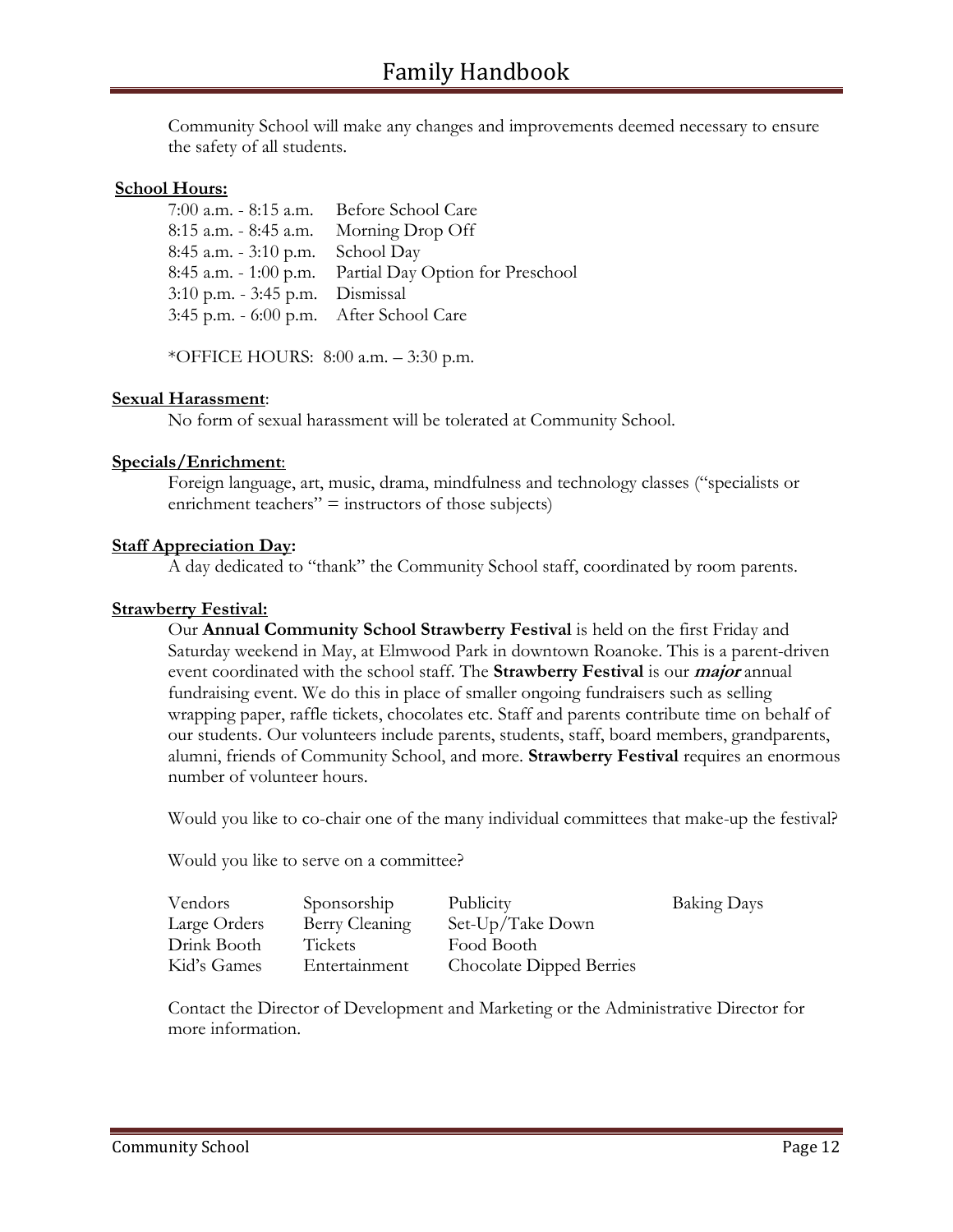**Each parent is expected to volunteer for at least 12 hours: 4 hours for Baking Days, 4 hours for Berry Cleaning, 4 hours for Festival.**

> **We need everyone to volunteer for this time-honored event to be a success.**

# **Tardy Policy**

If a student is tardy ten (10) times within a school calendar year, a reminder letter will be sent home. If a student is tardy fifteen (15) times within a school calendar year, parents/caregivers may need to meet with the Executive Director. If a student is tardy twenty (20) times within a school calendar year, the Executive Director has the discretion to forcefully withdraw a student from Community School. Parents/caregivers will be responsible for the remainder of their financial contract, and attendance information will be forwarded to the child's next school.

## **Thanksgiving Art Show & Reception**:

This school-wide event is held on the Tuesday before Thanksgiving. See the school calendar for dates.

## **Theme**:

Each year the faculty selects a theme that allows for students and staff, across the curriculum, to learn and share throughout the school year. It is a time-honored and awardwinning tradition at Community School.

# **Toys:**

- ❖ Toys are important to children. We ask that they be brought to school for "**Show and Share**" **only**. Unfortunately, toys from home are sometimes lost or damaged and are a distraction at school.
- ❖ Please keep electronic toys and equipment at home due to their value.
- ❖ Toy guns and knives are not allowed at school.

# **Transcripts:**

Parents must complete and sign a written authorization for the release or exchange of record information before Community School will release transcripts/student record information. Release forms are available from the admissions office. Transcripts will be sent via email, fax or USPS. Community School will copy and mail up to two (2) paper copies of transcripts per student without charge. After two paper transcript requests, the parent/caregiver is required to pay \$5 per paper transcript at the time each request is made.

# **Tuition Payments:**

- ❖ Payment options: cash or check
	- Two (2) installments due on July 20 and January 20
	- Ten (10) monthly payments July April. (on the  $20<sup>th</sup>$  of each month)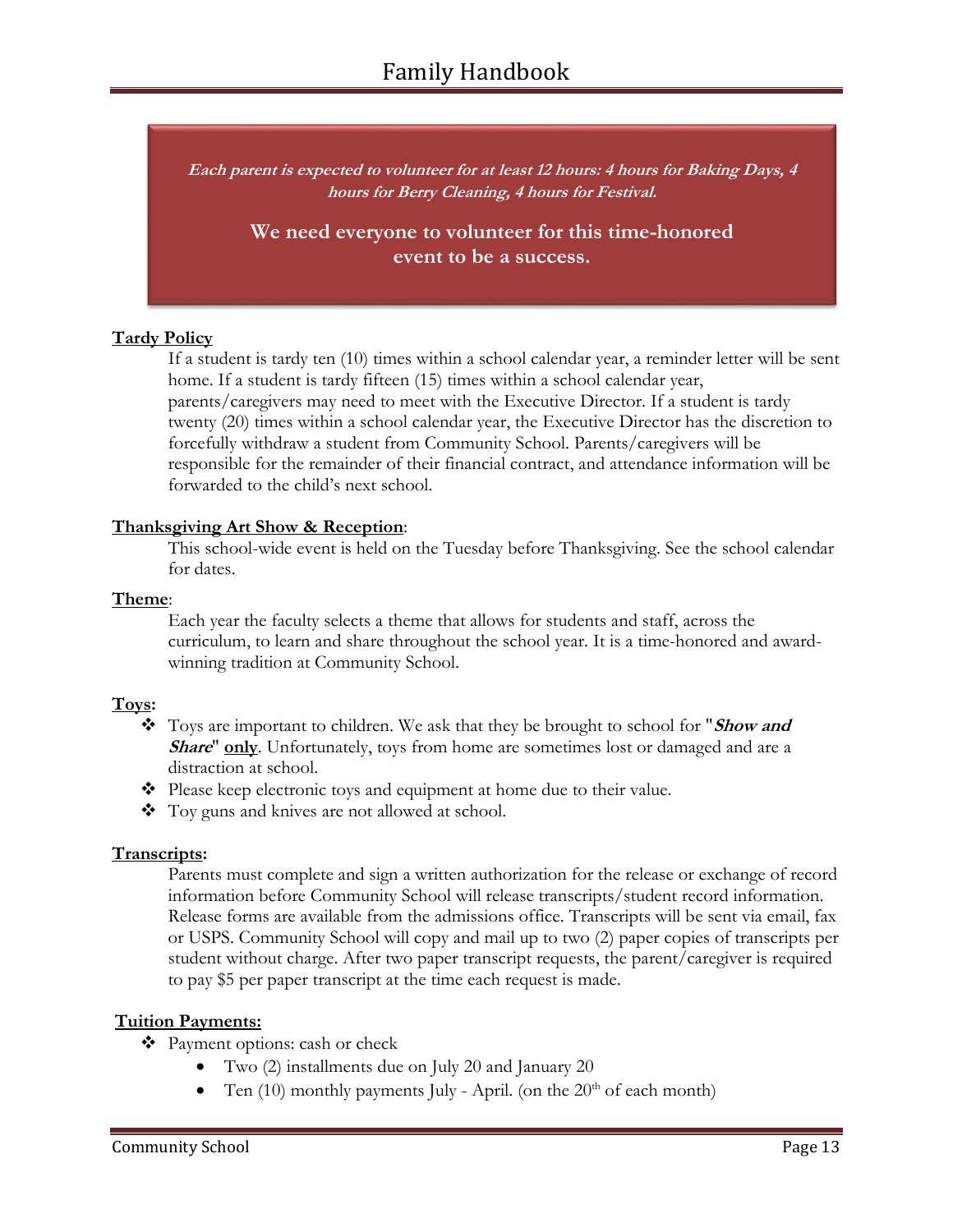- $\triangle$  A 7% administrative fee is charged for the monthly payments.
- ❖ Late Fees: \$100 for installment plan and \$25 per month for monthly plan.
- ❖ NOTE: A student's records will not be released until account is current.
- ❖ **See Appendix IV: Tuition Payment Policy**

# **Volunteering and Parent Participation:**

- ❖ Community School welcomes parent volunteers and their participation at school.
- ❖ You may choose to do any of the following: helping in the classroom, driving on field trips, maintenance, painting, cleaning, recruiting, contributing money, serving on the Board, running workshops, organizing and working on all aspects of the Strawberry Festival.
- ❖ Please contact our Director of Development and Marketing and your child's teacher to learn about our volunteer opportunities.

# **Weapons:**

Guns, knives, or other weapons are not allowed at school. Violation will result in student suspension. **See Appendix I: "Discipline Policy"**

# **Weather/School Delays & Closings:**

- ❖ The Administrative and Executive Directors determine inclement weather days based on local weather information and the ability of our staff to get to school safely.
- ❖ We use *School Announcement*, a web-based program that allows you to receive an email, voice, and text message notification of our school closings and delays. These notifications are sent to the contact information we have on file for each parent. If you would like to update your contact information and choose which phone numbers and email addresses that you would like notified, please contact the Administrative Director, [patrickc@communityschool.net](mailto:patrickc@communityschool.net)
- ❖ You can call the school number (563-5036) and listen to the recorded message for up-todate information on weather-related delays and closings.
- ❖ We also notify WSLS-TV10 and WDBJ-7 of CS closing and delayed opening information.
- ❖ The weather can change over a short period of time. An early decision to delay school may result in a closing. Watch for alerts, call the school, or listen to the radio and TV for up-todate information.
- ❖ When we delay the opening of school, there will be no Before School Program.

# **Withdrawal:**

Parents are obligated to pay tuition for the semester or entire year and no refunds or deductions will be allowed for absence, withdrawal, or any other inability to attend. **Refer to Appendix IV: Tuition Payment Policy and your Community School Tuition Contract for details and withdrawal penalties.**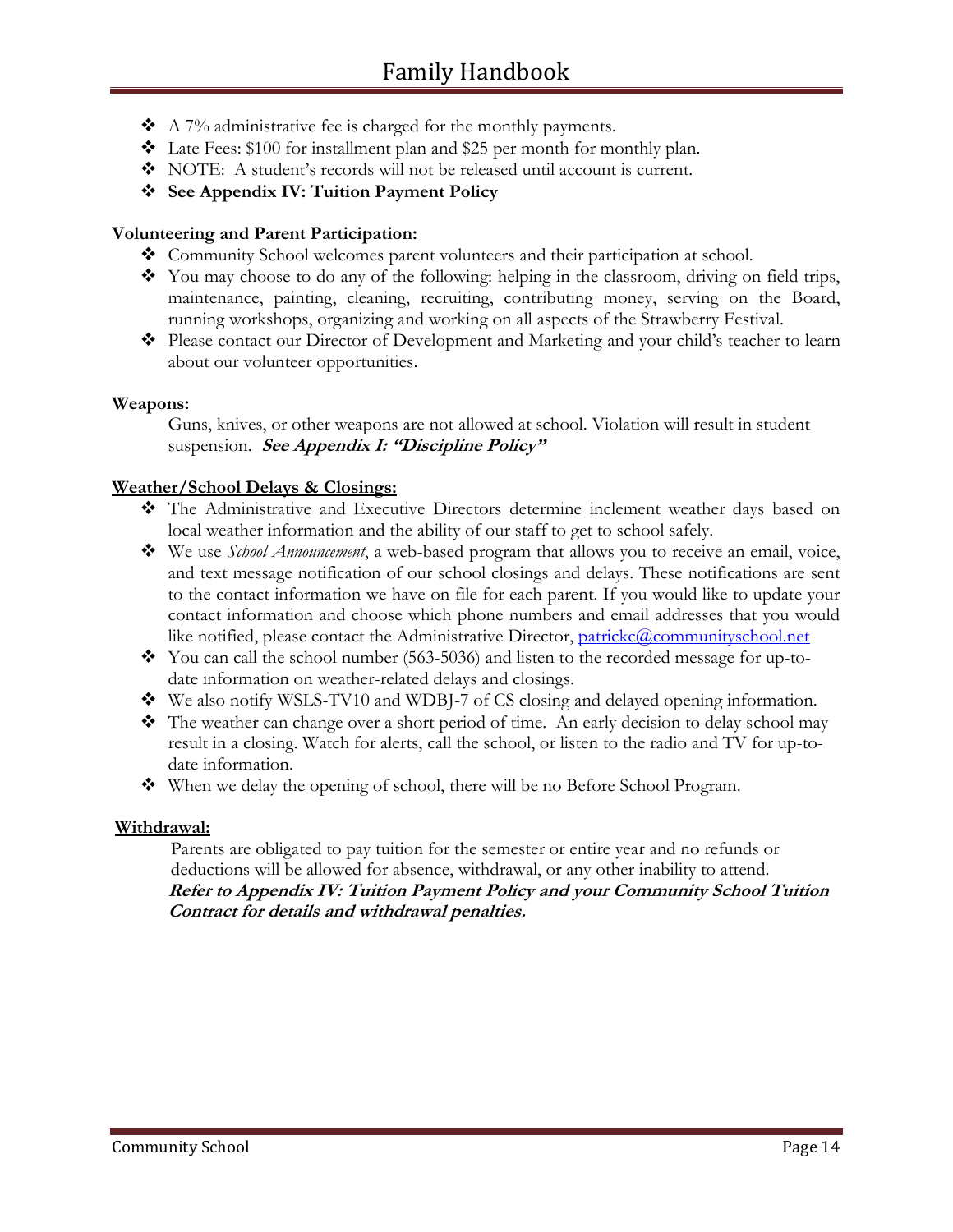# **Community School Family Handbook Appendix**

- I. Community School Discipline Policy
- II. Community School Bus Safety Requirements & Procedures
- III. Community School Tuition Payment Policy
- IV. Community School Recommendations Regarding Illness
- V. Notification of Parent and Student Rights under The Family Educational Rights and Privacy Act (FERPA)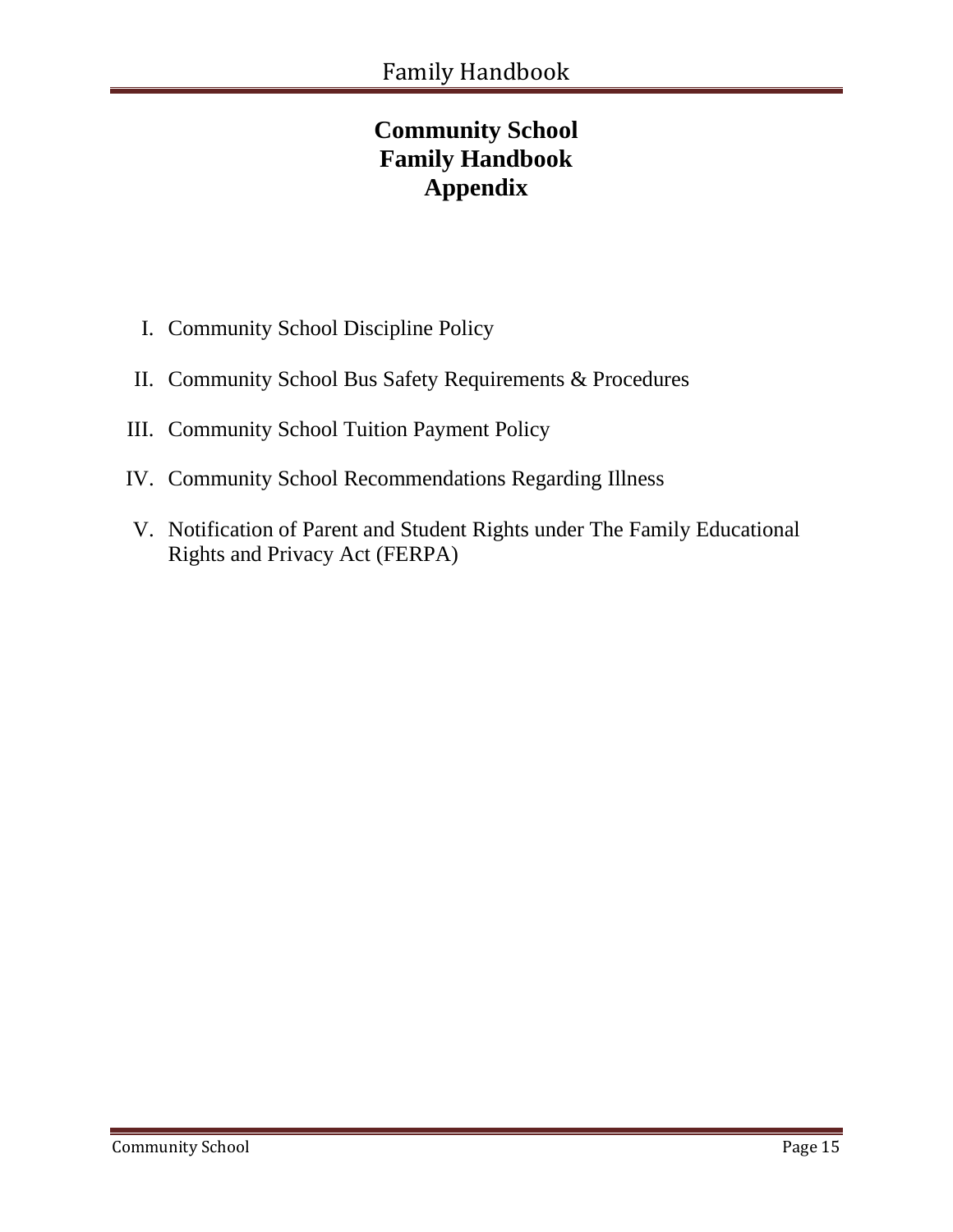# **Appendix I**

# **Community School Discipline Policy**

(Effective 1/26/07)

**The following lists provide examples of offenses and their consequences. They apply to oncampus, off-campus/school-related, and, in the case of Level Three offenses, offcampus/non-school related offenses. The lists are not necessarily all-inclusive and, therefore, teachers and the Executive Director are not limited in application because an item was not on the list. A student whose general attitude and conduct demonstrate an unwillingness to follow the principles that govern the school, as determined by school officials, may be dismissed from the Community.** 

# Level One

# **Teacher Admonition**

(Consequences include, but are not limited to: time out, letter of apology, peer mediation, study hall, loss of fruit break or recess, community service)

Cursing/Inappropriate Language Failure to do Assignments Minor Disruptions Aggressive Behavior (including, but not limited to, slapping, hitting, punching, biting) Excessive Tardiness/Absences Teasing of Another Student Pushing/Unwarranted Touching/Violation of a Community Member's Personal Space Community School Parent/Family Handbook Violation Insubordination Cheating or Plagiarism

# Level Two

# **Office Referral/Suspension**

(Consequences include, but are not limited to: discipline report sent to parents & teachers, loss of field trip or other off-campus privileges, meeting with parents & teachers, suspension)

> Repeated Level One Offenses Bullying Threatening a Community Member Aggressive Behavior (including, but not limited to, slapping, hitting, punching, biting) Defacing or Destroying School Property Defacing or Destroying a Community Member's Property Instigating a Conflict Dismissed From Class/Major Disruption Deliberate Disobedience/Insubordination/Disrespect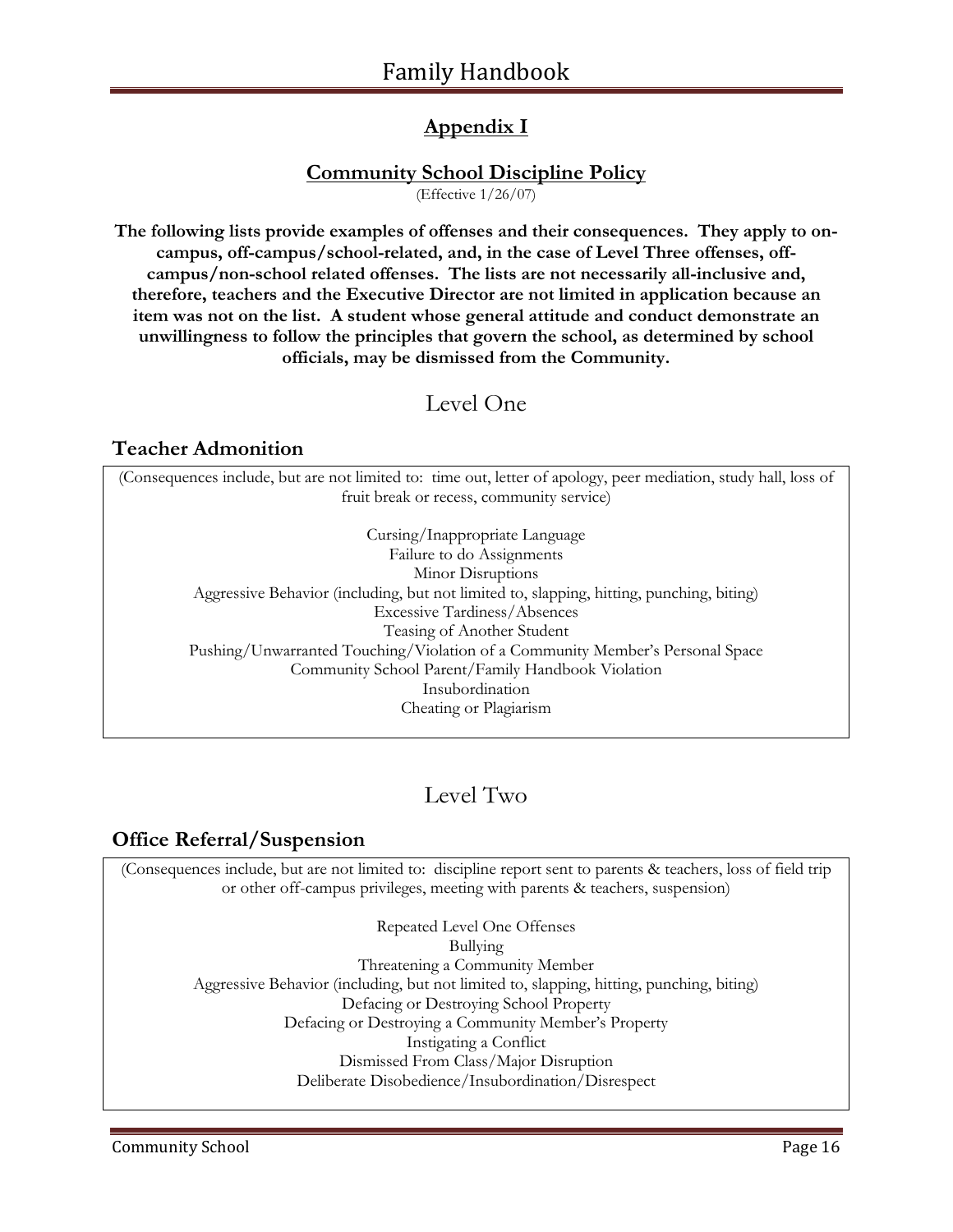# Level Two/Three\* \*Dependent Upon Age of Child and Severity of Offense

# **Office Referral/Suspension or Suspension/Expulsion**

(Consequences include, but are not limited to: discipline report sent to parents & teachers, loss of field trip or other off-campus privileges, meeting with parents & teachers, suspension, expulsion)

> Defacing/Destroying School Property Defacing/Destroying a Community Member's Property Stealing Sexual Harassment

# Level Three\* \*On or off-campus offenses

# **Suspension/Expulsion**

(Consequences may include, but are not limited to suspension or expulsion) Repeated Level Two Offenses Striking a Teacher Distribution or Use of Drugs (over-the-counter, prescription, or illegal)/Tobacco/Alcohol Coming to School Under the Influence of Drugs/Alcohol Fighting Bringing a Weapon/Incendiary Device to School Tampering With a Fire Alarm/Extinguisher Setting a False Fire Alarm Conviction of a Felony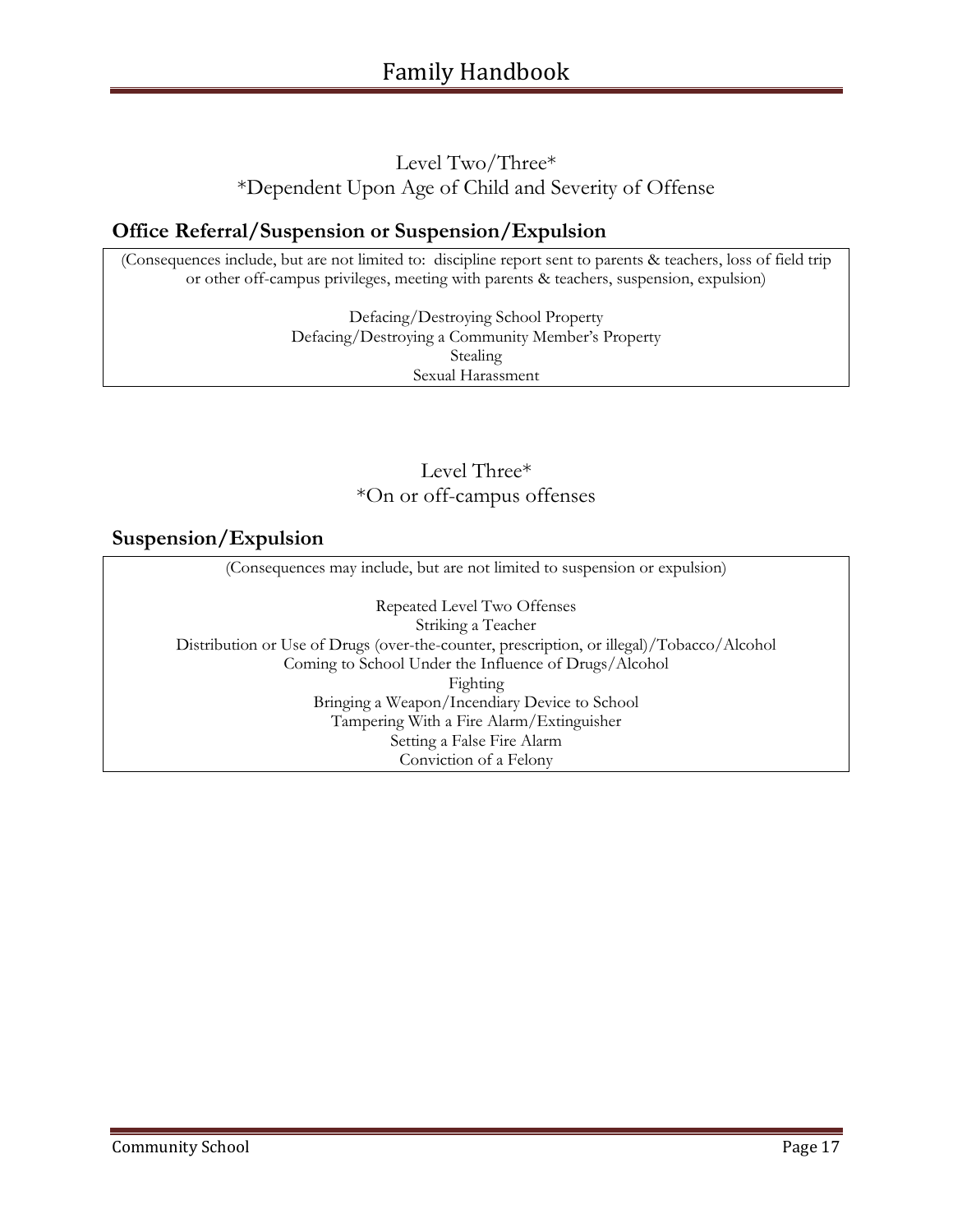# **Appendix II**

# **Community School Bus Safety Requirements and Procedures**

Please read and review the following bus safety requirements and procedures with your child. It is important that all riders understand and adhere to them.

- 1. All riders must wear **a seat belt at all times,** and they must be worn properly. State law requires that every rider be buckled before the bus can move. Failure to wear a seat belt can result in loss of field trip privileges.
- 2. All riders seven (7) and under must ride in a booster seat. The school will provide them.
- 3. Riders must stay in their seats at all times. The only time that a rider can change seats is when the bus is parked, and the driver has given permission.
- 4. If there is a problem with another rider on the bus, it needs to be settled quietly. If this is not possible, the rider must ask for assistance from the driver.
	- Shouting and hitting will not be tolerated as ways to solve differences.
- 5. The noise level cannot be so loud that it distracts the driver. The driver has the authority to ask for quiet and, if necessary, the bus may be stopped until the rider or noise settles down.
- 7. For safety purposes, students may not always sit where they want.
	- Weight distribution is very important when riding the bus.

All riders need to understand that riding the bus is a privilege. Bus safety is paramount. Initially, problems will be handled between the driver and rider(s). If problems continue to occur, the rider(s) will be referred to the school administrator and/or the director and parents may be contacted. It may be necessary to temporarily revoke bus privileges to a rider in the interest of safety.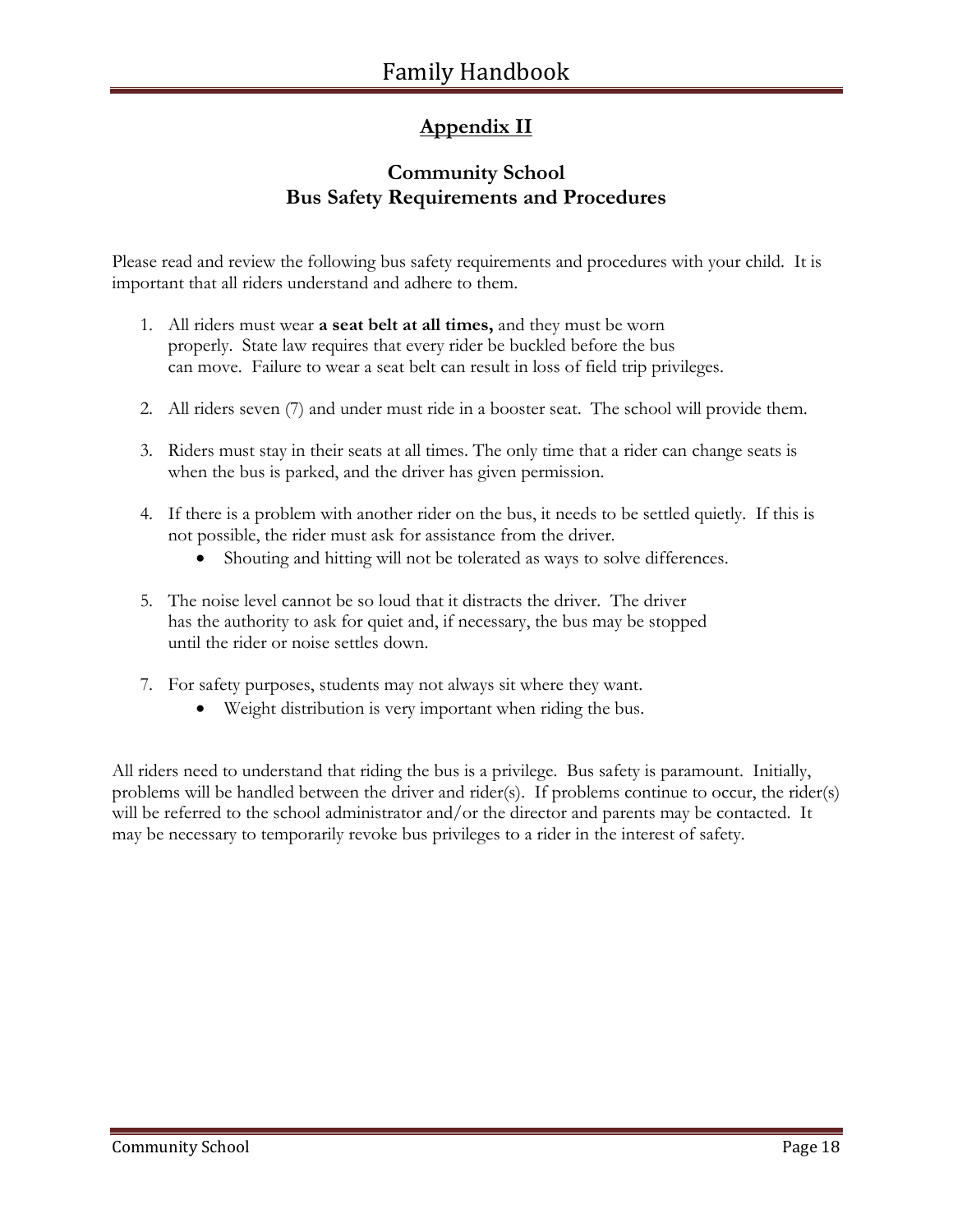# **Appendix III**

# **Community School Tuition Payment Policy**

Tuition may be paid in several ways; one payment, two payments, and monthly payments. We accept cash or check payments. Tuition payments are due on the 20<sup>th</sup> of each month. Refer to the "*Terms of Contract*" on your tuition contract. If you have questions regarding your account, contact the school's Business Manager.

Here are basic guidelines established with regard to delinquent accounts.

- 1. Any payment received <u>after t</u>he last day of the due month will be charged a late fee: \$25 monthly payment plan or \$100 semester payment plan.
- 2. If you are two (2) months in arrears, you will be contacted by the Business Manager and/or Administrative Director. You will be asked to bring your account current or submit an alternative payment plan. The alternative payment plan must be in writing and be approved by the Administrative Director. The alternative payment plan is covered by the same "*Terms of Contract*" of the original tuition contract.
- 3. If the account remains delinquent and no solution to the problem is possible within the current semester, the student will not be allowed to continue attending Community School. You will be contacted by the Administrative Director. **The account will be turned over to our collection attorney. You will be responsible for the attorney fee in the amount of 25% of the principal balance due at the time the account is turned over for collection. You will also be responsible for interest at the rate of 12% from the date of delinquency.**
- 4. In the event that a student is withdrawn from Community School, the parent or guardian (who signed the tuition contract) continues to be responsible for unpaid tuition and fees. The **penalties** for withdrawal:
	- a. Withdrawal up to the first day of school  $=$  fee of \$600.00
	- b. Withdrawal from the first day of school up to the start of second semester  $=$  full payment of first semester plus a withdrawal fee of \$1,200.00
	- c. Withdrawal from the start of the second semester through the last day of school = full payment of annual tuition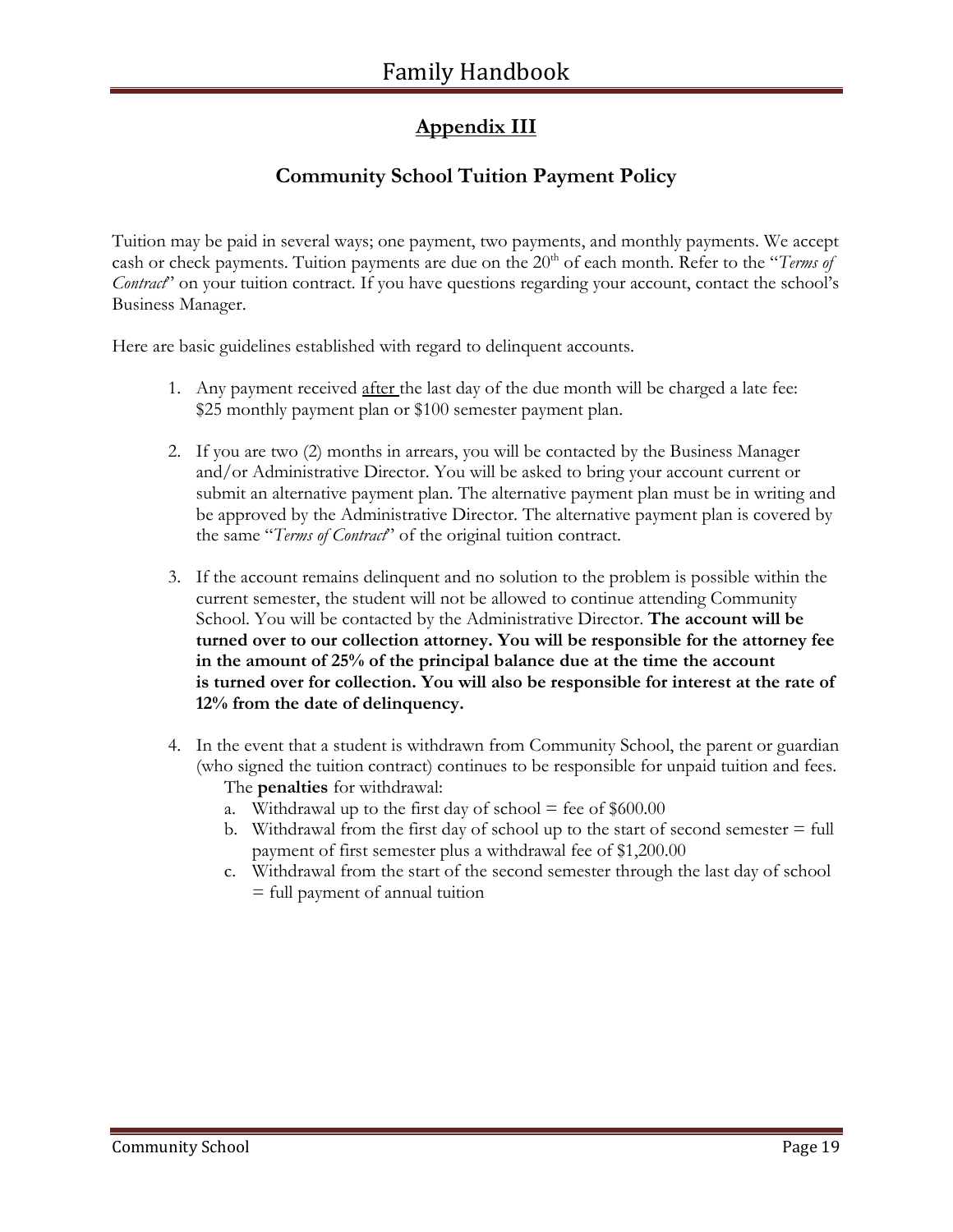# **Appendix IV**

# **Community School Recommendations Regarding Illness**

Community School follows the guidelines from the Centers for Disease Control and Prevention that recommend that children with the following conditions or symptoms not attend school:

-Persistent abdominal pain (more than two hours) or intermittent pain with other signs and symptoms.

- Fever within a 24-hour period, when accompanied by behavior changes or other symptoms such as a sore throat, rash, vomiting, diarrhea, earache, etc. Fever means a temperature of 100 degrees F or higher.

-Diarrhea-frequent, runny, watery stools within a 24-hour period.

-Vomiting. Child should remain at home 24 hours after last episode of vomiting.

-Body rash with fever or a rash that might be deemed as contagious.

-Sore throat with fever and swollen glands or mouth sores with drooling.

-Eye discharge-thick mucus or pus draining from the eye.

-Severe coughing with the child getting red or blue in the face or making a high-pitched whooping sound after coughing.

-Scabies or head lice when apparently not being treated.

-Signs of possible severe illness such as irritability, unusual tiredness, or neediness that compromises a teacher's ability to care for other children.

-Uncontrolled coughing or wheezing, continuous crying, or difficulty breathing.

-Impetigo, until 24 hours after treatment has been initiated.

-Chickenpox until all sores have dried and crusted (usually six days).

-Mumps, until nine days after an onset of parotid gland swelling.

-Measles, until four days after an onset of rash.

-Rubella, until six days after an onset of rash.

-Tuberculosis, until an appropriate health care provider or health official certifies that the child is in appropriate therapy and can attend care.

Sources: *Caring for Other Children: National Health and Safety Performance Standards.* Second Edition, 2002.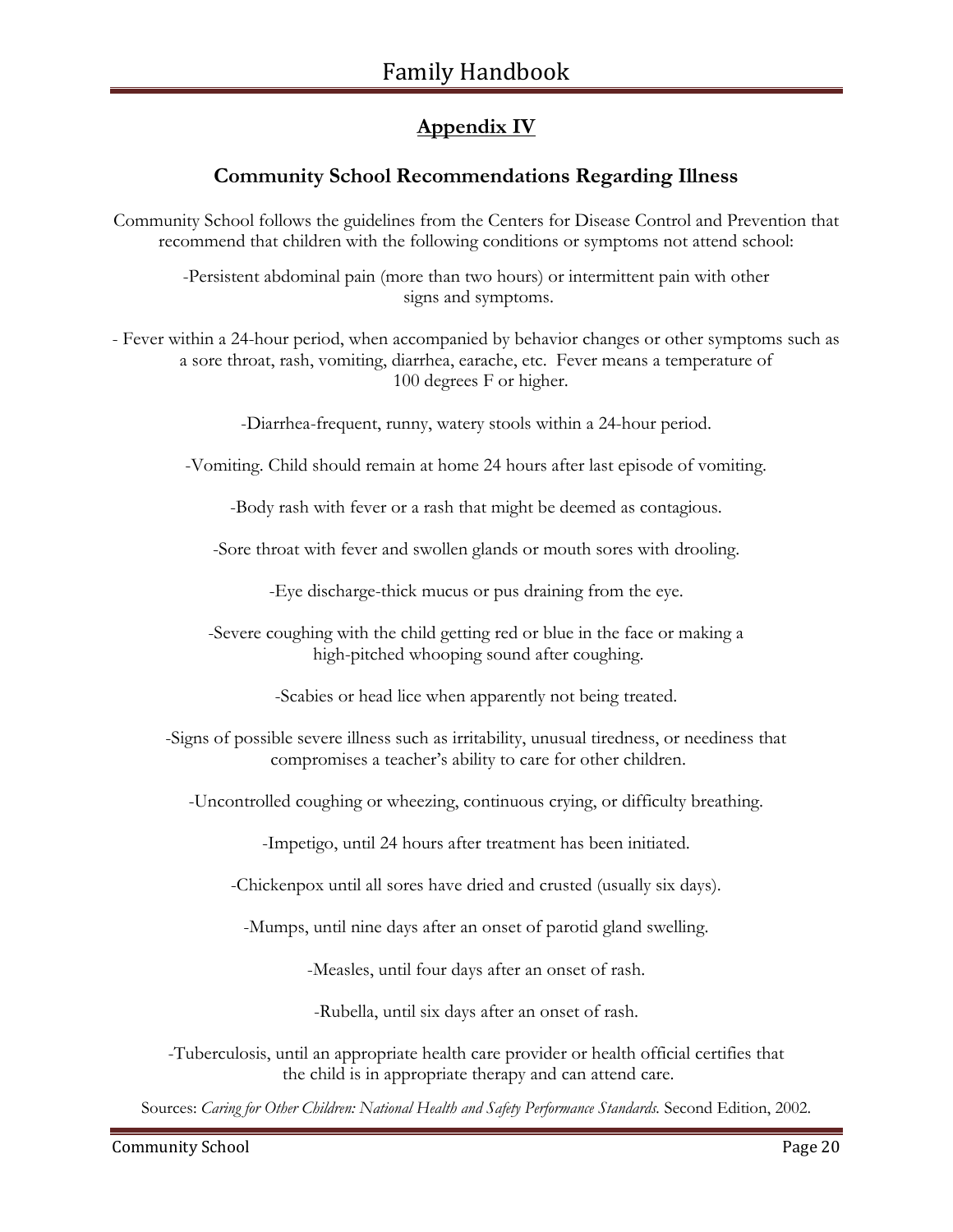# **Appendix V**

# **Notification of Parent and Student Rights under The Family Educational Rights and Privacy Act (FERPA)**

The Family Educational Rights and Privacy Act (FERPA) affords parents and students who are 18 years of age or older ("eligible students") certain rights with respect to the student's education records. These rights are:

The right to inspect and review the student's education records within 45 days after the day Community School receives a request for access.

Parents or eligible students who wish to inspect their child's or their education records should submit to the Executive Director or Director of Admissions a written request that identifies the records they wish to inspect. The school official will make arrangements for access and notify the parent or eligible student of the time and place where the records may be inspected.

2. The right to request the amendment of the student's education records that the parent or eligible student believes are inaccurate, misleading, or otherwise in violation of the student's privacy rights under FERPA.

Parents or eligible students who wish to ask Community School to amend their child's or their education record should write the Executive Director or Director of Admissions, clearly identify the part of the record they want changed, and specify why it should be changed. If the school decides not to amend the record as requested by the parent or eligible student, the school will notify the parent or eligible student of the

decision and of their right to a hearing regarding the request for amendment. Additional information regarding the hearing procedures will be provided to the parent or eligible student when notified of the right to ahearing.

3. The right to provide written consent before the school discloses personally identifiable information (PII) from the student's education records, except to the extent that FERPA authorizes disclosure without consent.

·One exception, which permits disclosure without consent, is disclosure to school officials with legitimate educational interests. The criteria for determining who constitutes a school official and what constitutes a legitimate educational interest must be set forth in the school's or school district's annual notification for FERPA rights. A school official typically includes a person employed by the school or school district as an administrator, supervisor, instructor, or support staff member (including health or medical staff and law enforcement unit personnel) or a person serving on the school board. A school official also may include a volunteer, contractor, or consultant who, while not employed by the school, performs an institutional service or function for which the school would otherwise use its own employees and who is under the direct control of the school with respect to the use and maintenance of PII from education records, such as an attorney, auditor, medical consultant, or therapist; a parent or student volunteering to serve on an official committee, such as a disciplinary or grievance committee; or a parent, student, or other volunteer assisting another school official in performing his or her tasks. A school official typically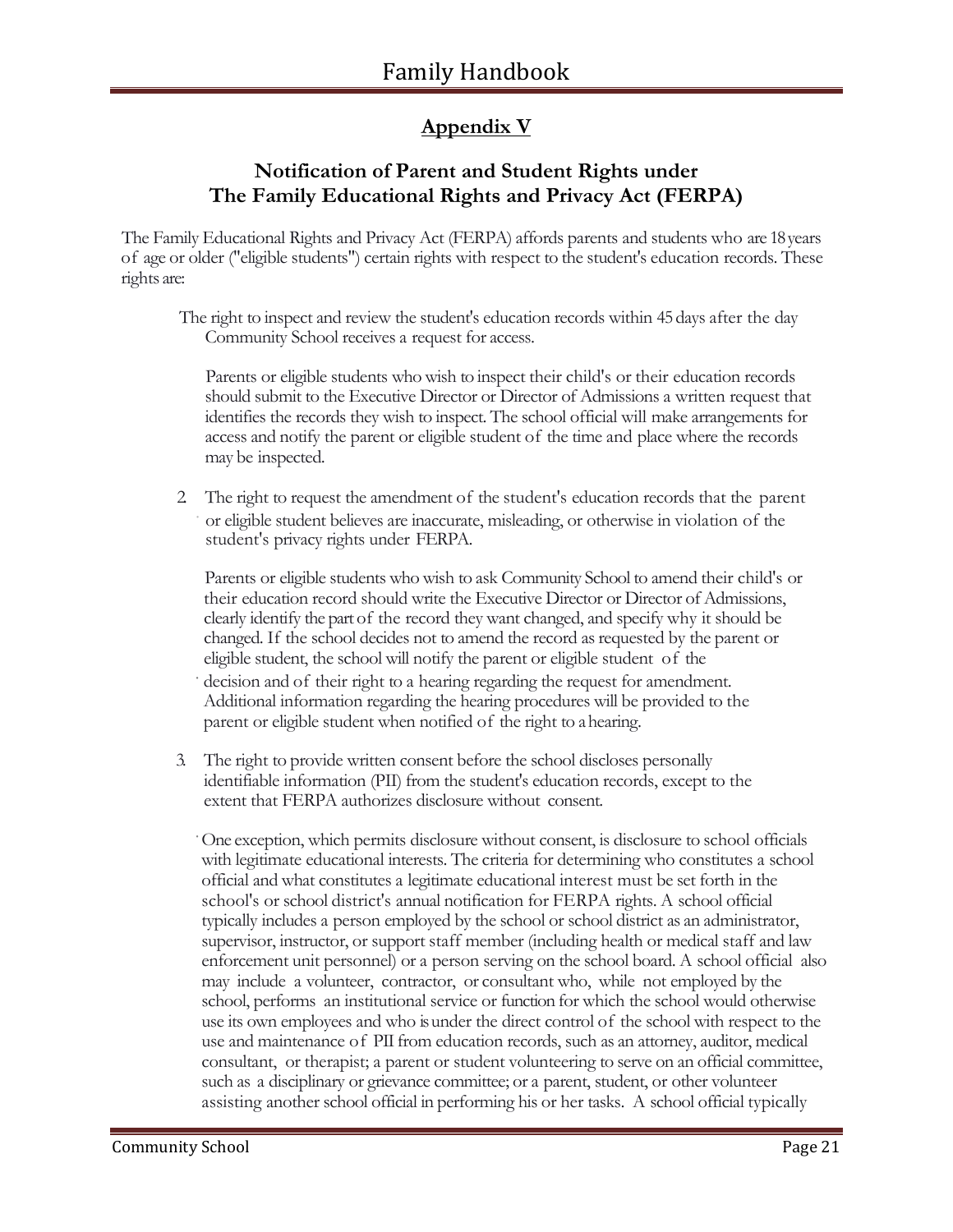has a legitimate educational interest if the official needs to review an education record in order to fulfill his or her professional responsibility.

Upon request, the school discloses education records without consent to officials of another school or school district in which a student seeks or intends to enroll or is already enrolled if the disclosure is for purposes of the student's enrollment or transfer. [NOTE: FERPA requires a school or school district to make a reasonable attempt to notify the parent or student of the records request unless it states in its annual notification that it intends to forward records on request or the disclosure is initiated by the parent or eligible student.]

4. The right to file a complaint with the U.S. Department of Education concerning alleged failures by the [School] to comply with the requirements of FERPA. The name and address of the Office that administers FERPA are:

> Family Policy Compliance Office U.S. Department of Education 400 Maryland Avenue, SW Washington, DC 20202

See the list below of the disclosures that elementary and secondary schools may make without consent.

FERPA permits the disclosure of PII from students' education records, without consent of the parent or eligible student, if the disclosure meets certain conditions found in§ 99.31 of the FERPA regulations. Except for disclosures to school officials, disclosures related to some judicial orders or lawfully issued subpoenas, disclosures of directory information, and disclosures to the parent or eligible student, § 99.32 of the FERPA regulations requires the school to record the disclosure. Parents and eligible students have a right to inspect and review the record of disclosures. A school may disclose PII from the education records of a student without obtaining prior written consent of the parents or the eligible student -

- . To other school officials, including teachers, within the educational agency or institution whom the school has determined to have legitimate educational interests. This includes contractors, consultants, volunteers, or other parties to whom the school has outsourced institutional services or functions, provided that the conditions listed in§ 99.3  $l(a)(l)(i)(B)(J) - (a)(l)(i)(B)(3)$  are met.(§ 99.3  $l(a)(l)$ )
- To officials of another school, school system, or institution of postsecondary education where the student seeks or intends to enroll, or where the student is already enrolled if the disclosure is for purposes related to the student's enrollment or transfer, subject to the requirements of  $\S$  99.34.  $(\S$  99.31(a)(2))
- To authorized representatives of the U.S. Comptroller General, the U.S. Attorney General, the U.S. Secretary of Education, or State and local educational authorities, such as the State educational agency (SEA) in the parent or eligible student's State. Disclosures under this provision may be made, subject to the requirements of§ 99.35, in connection with an audit or evaluation of Federal- or State-supported education programs, or for the enforcement of or compliance with Federal legal requirements that relate to those